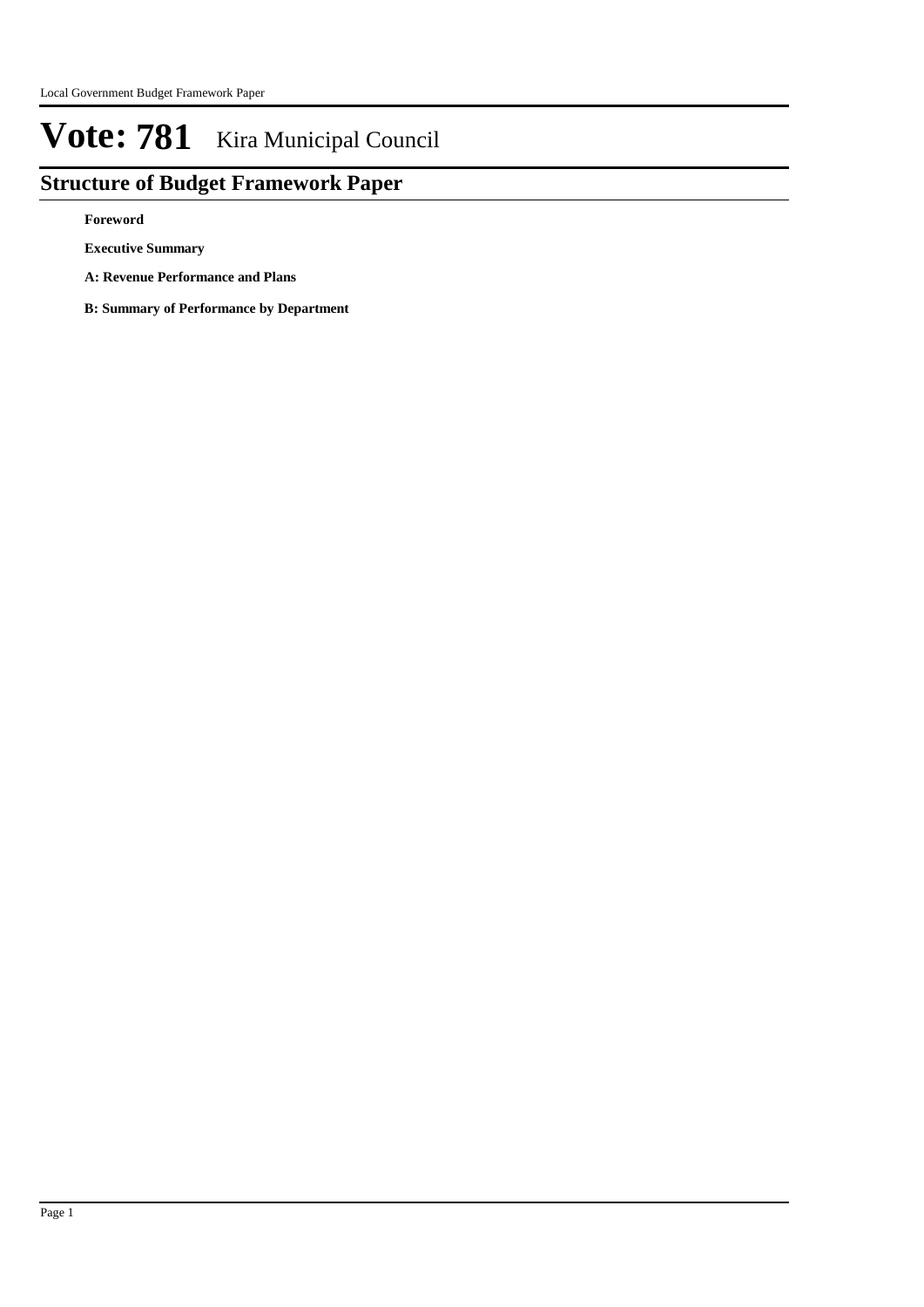# **Foreword**

This is the fifteenth edition in the series of publications of the Budget Framework Papers using the OBT; This Budget Framework paper is a publication of the background to the budget for the forth-coming financial year (2016/2017).This 2016/2017 BFP has been prepared with a focus to our mission "To serve the Municipality through coordinated and effective service delivery which focuses on national and local priorities in order to promote sustainable social and economic development of the Municipality".

This Budget Framework paper 2016/2017 is the 7th submission since it was been customized from the BFP software which is Access based. It provides detailed data and information on the financial situation of the Municipality and performance of various sectors in delivering the mandated services. It shows the anticipated expenditure for the coming FY 2016/17. A detailed work plan for each sector is also part of the Budget Frame work paper thus it's a combination of financial resources against anticipated outputs.

The Municipality has been able to allocate resources to local priorities, whilst ensuring the achievement of "Growth, Employment and Social –Economic Transformation for Prosperity", in line with the National Development Plan theme. As we are advancing towards financial year 2016/2017 our main agenda for the period will focus on, strengthening school inspections, promoting environmental sustainability, better sanitation and hygiene and reduce poverty among our people while addressing the national policies and programmes as we meet the people's needs. In addition, construction of Administration block for good governance and enhancing proper physical planning are among the priorities of the Municipality.

On behalf of the Municipality and on my own behalf, I wish to thank the Council and Technical wing for their input in 2016/2017 budget framework paper. I also extend my sincere gratitude to the Central government for its continued and timely release of funds to the Municipality, which has in turn enabled the Municipality to implement decentralized services.

"Together we win"

**Mamerto Mugerwa**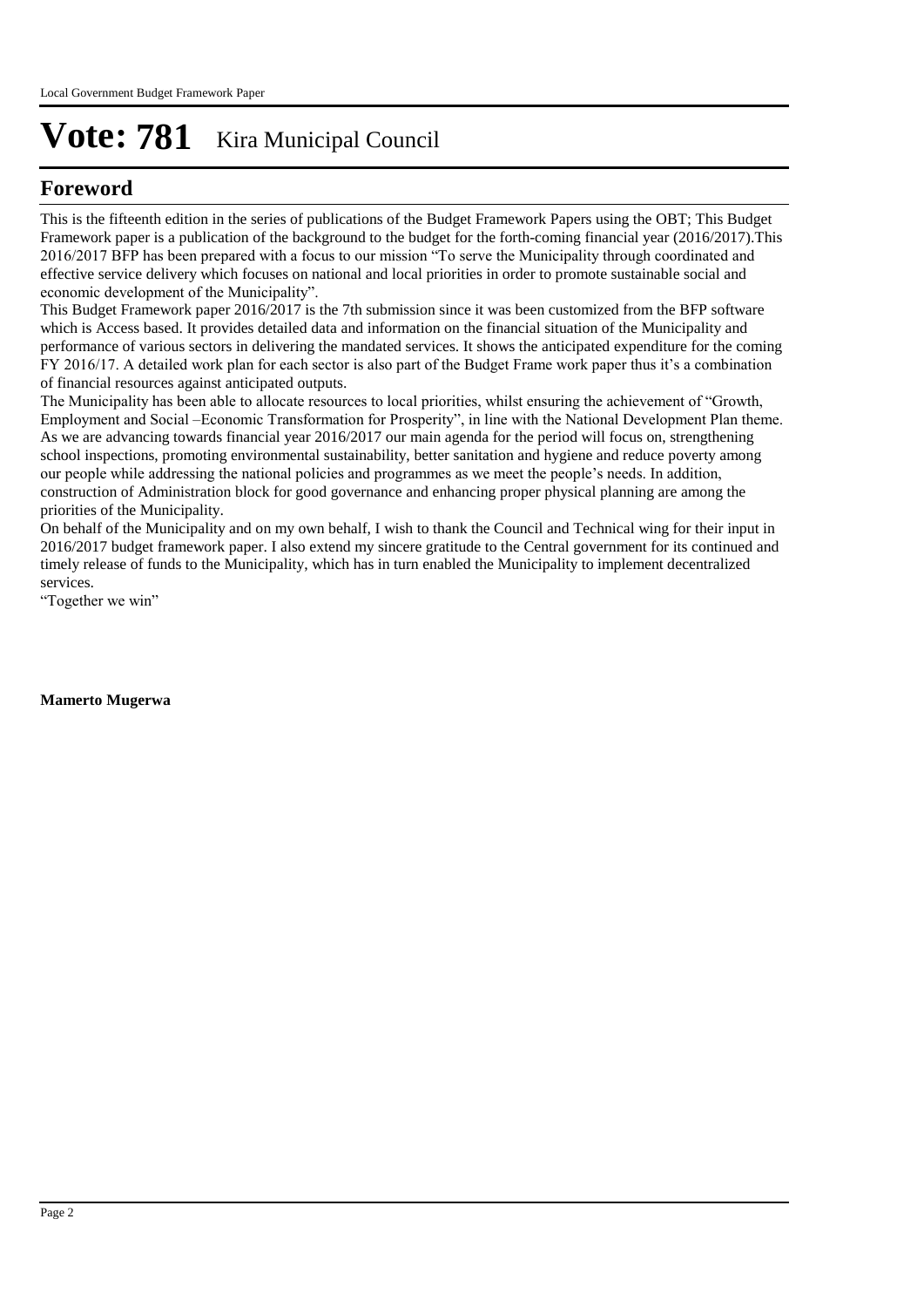## **Executive Summary**

#### **Revenue Performance and Plans**

|                                        | 2015/16                |                                            |  | 2016/17                |
|----------------------------------------|------------------------|--------------------------------------------|--|------------------------|
| UShs $000's$                           | <b>Approved Budget</b> | <b>Receipts by End</b><br><b>September</b> |  | <b>Proposed Budget</b> |
| 1. Locally Raised Revenues             |                        | $\mathbf{0}$                               |  | 3,708,028              |
| 2a. Discretionary Government Transfers |                        | $\mathbf{0}$                               |  | 1,723,223              |
| 2b. Conditional Government Transfers   |                        | $\mathbf{0}$                               |  | 9,013,185              |
| <b>Total Revenues</b>                  |                        | $\bf{0}$                                   |  | 14,444,436             |

#### *Revenue Performance in the first quarter of 2015/16*

The Revenue performance for the first quarter could not be reported under here, the performance is going to be captured under Wakiso district OBT report since the financials were all captured under the District Reporting Tool,

#### *Planned Revenues for 2016/17*

There is an increase in the projected total revenue from 4 Billion of the previous FY 2015/16 to Shs. 14.4 Billion for the FY 2016/17. This has been partly brought by the decentralized Pension worth 476.49 Million, and increase in the projected Locally Raised Revenue from 2.8 million of the previous FY 2015/16 to 3.7 million for the FY 2016/17, and the introduction of new grants as a result of change from Town Council status to a municipality, for example, Sector wage grants 4.367Billion, Secto

#### **Expenditure Performance and Plans**

|                            | 2015/16                |                                                    | 2016/17                |  |
|----------------------------|------------------------|----------------------------------------------------|------------------------|--|
| <b>UShs 000's</b>          | <b>Approved Budget</b> | <b>Actual</b><br><b>Expenditure by</b><br>end Sept | <b>Proposed Budget</b> |  |
| 1a Administration          | $\mathbf{0}$           | $\Omega$                                           | 2,087,570              |  |
| 2 Finance                  | $\Omega$               | $\Omega$                                           | 1,138,705              |  |
| 3 Statutory Bodies         | $\Omega$               | $\Omega$                                           | 663,852                |  |
| 4 Production and Marketing | $\Omega$               | $\Omega$                                           | 225,755                |  |
| 5 Health                   | $\Omega$               | 0                                                  | 1,559,065              |  |
| 6 Education                | $\Omega$               | 0                                                  | 6,147,454              |  |
| 7a Roads and Engineering   | $\Omega$               | $\Omega$                                           | 1,970,727              |  |
| 7b Water                   | $\Omega$               | 0                                                  | 92,611                 |  |
| 8 Natural Resources        | $\Omega$               | $\Omega$                                           | 116,255                |  |
| 9 Community Based Services | $\Omega$               | 0                                                  | 207,305                |  |
| 10 Planning                | $\Omega$               | $\Omega$                                           | 177,393                |  |
| 11 Internal Audit          | $\mathbf{0}$           | $\Omega$                                           | 57,744                 |  |
| <b>Grand Total</b>         | $\mathbf{0}$           | $\bf{0}$                                           | 14,444,436             |  |
| Wage Rec't:                | 0                      | 0                                                  | 4,848,232              |  |
| Non Wage Rec't:            | 0                      | 0                                                  | 6,107,251              |  |
| Domestic Dev't             | 0                      | 0                                                  | 3,488,954              |  |
| Donor Dev't                | 0                      | 0                                                  | 0                      |  |

*Expenditure Performance in the first quarter of 2015/16*

The Expenditure performance for the first quarter could not be reported under here, the performance is going to be captured under Wakiso district OBT report since all financials were all captured under the District Reporting Tool,

*Planned Expenditures for 2016/17*

The municipality prioritized to have the following projects implemented;

- -Construction of the Municipal Administration block
- carryout operations on illegal structures and enforcement of local revenue.
- Have the staff trained in career development and skills development
- Procurement of Three vehicles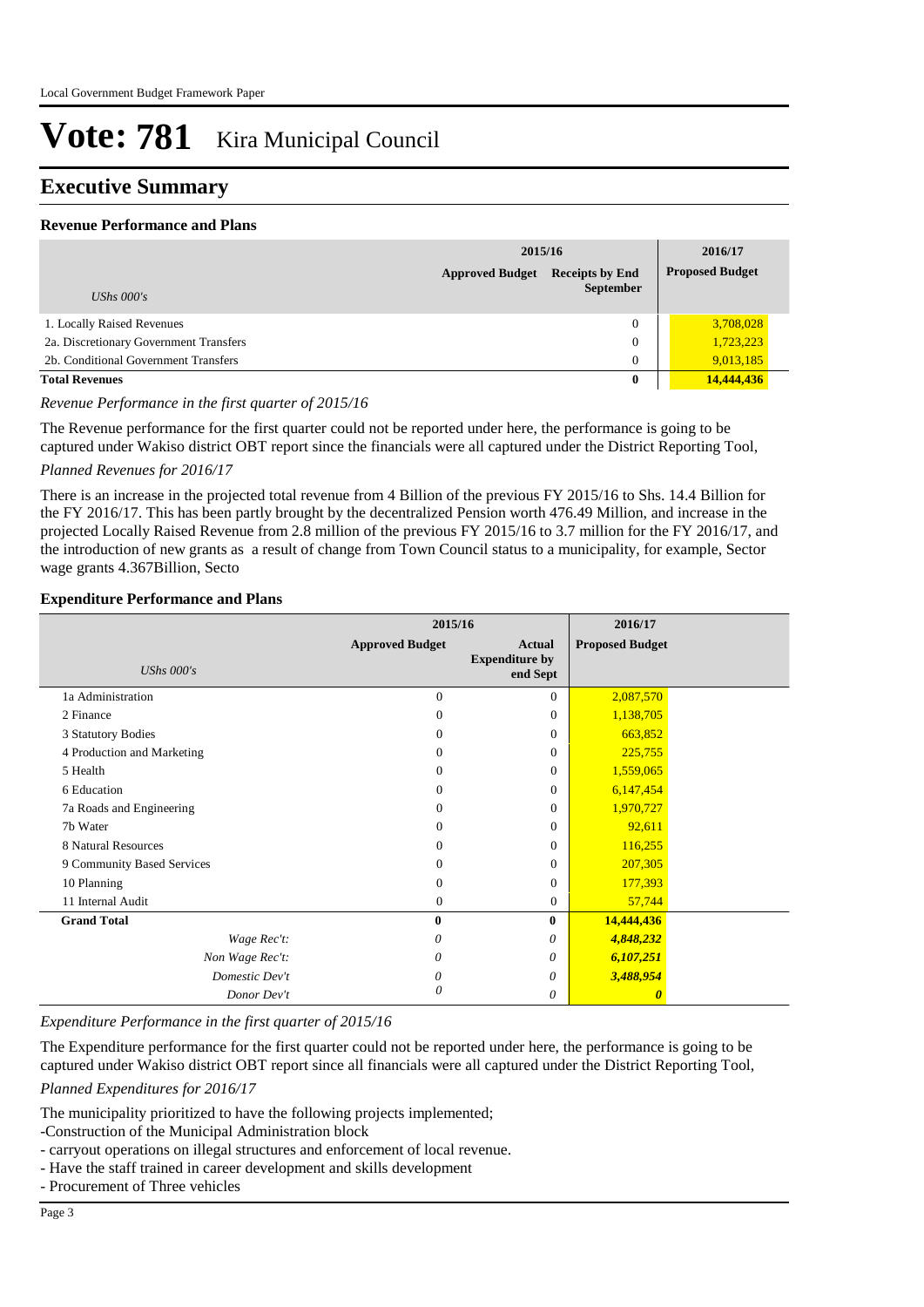# **Executive Summary**

- • Establishing and equipping veterinary office
- • Extension of advisory services
- • Establishment of a veterinary clinic for Kira Municipal Headquarter.
- Supply of planting materials to f

#### *Medium Term Expenditure Plans*

For the medium term expenditure, the Municipality has planned to achieve 80% of its Roads tarmac ked, having the Municipality Administration Block constructed and completed, achieving 85% of safe water coverage from the prevailing 72%, Reduced pupil Desk ration reduced to 3 to 1, by supply and distribution of mote desks to UPE schools, Planned to a fully functioning staff reduce the pupil classroom ratio, by construction of more classroom structure, Secure a garbage dumping site, have each Divis

#### **Challenges in Implementation**

The Municipality is faced with a number of challenges and constraints that have come out in the departmental specific analyses, and some of them may be; Inadequate funding from the Central Government coupled with stringent measures and /or guidelines in utilization of the conditional funds, office accommodation for staff and political leaders, Lack of land for garbage disposal, Urbanization has greatly affected medium scale production and lack of capital /access to credit facilities, Lack of a s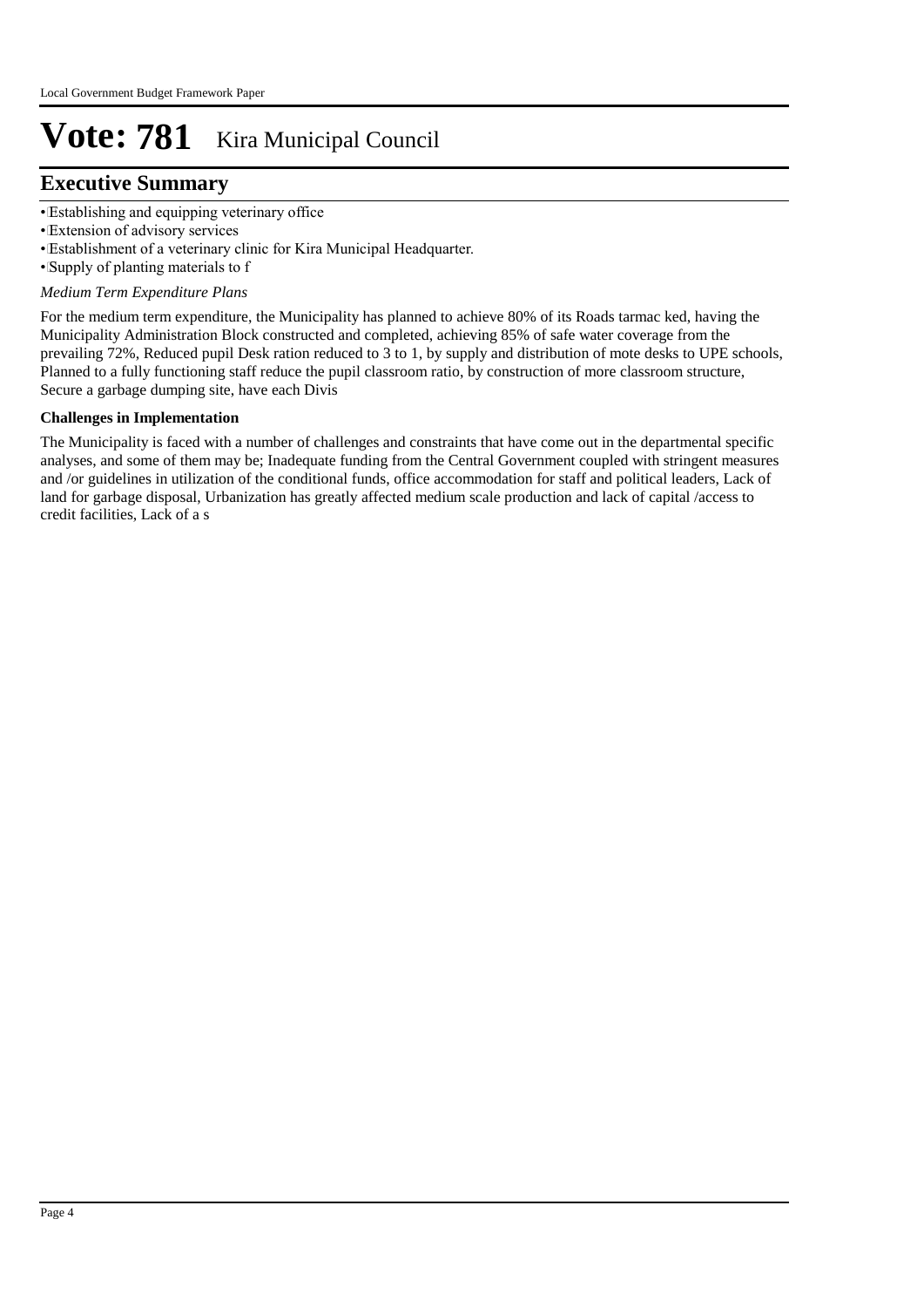# **A. Revenue Performance and Plans**

|                                                          | 2015/16                | 2016/17                                    |                        |
|----------------------------------------------------------|------------------------|--------------------------------------------|------------------------|
| UShs $000's$                                             | <b>Approved Budget</b> | <b>Receipts by End</b><br><b>September</b> | <b>Proposed Budget</b> |
| <b>1. Locally Raised Revenues</b>                        |                        | $\bf{0}$                                   | 3,708,028              |
| <b>Occupational Permits</b>                              |                        | $\Omega$                                   | 84.399                 |
| Advertisements/Billboards                                |                        | $\theta$                                   | 73,500                 |
| Animal & Crop Husbandry related levies                   |                        | $\theta$                                   | 2,540                  |
| <b>Business licences</b>                                 |                        | $\theta$                                   | 626,000                |
| <b>Inspection Fees</b>                                   |                        | $\theta$                                   | 730,000                |
| Local Government Hotel Tax                               |                        | $\overline{0}$                             | 57,000                 |
| Local Service Tax                                        |                        | $\theta$                                   | 450,000                |
| Lock-up Fees                                             |                        | $\theta$                                   | 114,600                |
| Miscellaneous                                            |                        | $\theta$                                   | 500                    |
| Other Fees and Charges                                   |                        | $\overline{0}$                             | 40.000                 |
| Park Fees                                                |                        | $\theta$                                   | 377,760                |
| Property related Duties/Fees                             |                        | $\theta$                                   | 900,000                |
| <b>Public Health Licences</b>                            |                        | $\overline{0}$                             | 25,000                 |
| Refuse collection charges/Public convinience             |                        | $\theta$                                   | 508                    |
| Registration (e.g. Births, Deaths, Marriages, etc.) Fees |                        | $\overline{0}$                             | 1.200                  |
| <b>Registration of Businesses</b>                        |                        | $\theta$                                   | 45,000                 |
| Rent & rates-produced assets-from private entities       |                        | $\overline{0}$                             | 106,000                |
| Market/Gate Charges                                      |                        | $\theta$                                   | 74.021                 |
| 2a. Discretionary Government Transfers                   |                        | $\bf{0}$                                   | 1,723,223              |
| Urban Unconditional Grant (Wage)                         |                        | $\theta$                                   | 480,906                |
| Urban Discretionary Development Equalization Grant       |                        | $\Omega$                                   | 478,283                |
| Urban Unconditional Grant (Non-Wage)                     |                        | $\theta$                                   | 764,034                |
| 2b. Conditional Government Transfers                     |                        | $\bf{0}$                                   | 9,013,185              |
| Development Grant                                        |                        | $\theta$                                   | 2,545,671              |
| Support Services Conditional Grant (Non-Wage)            |                        | $\theta$                                   | 534,102                |
| Sector Conditional Grant (Wage)                          |                        | $\overline{0}$                             | 4,367,326              |
| Sector Conditional Grant (Non-Wage)                      |                        | $\theta$                                   | 1,566,087              |
| <b>Total Revenues</b>                                    |                        | $\mathbf{0}$                               | 14,444,436             |

#### **Revenue Performance in the first Quarter of 2015/16**

*(i) Locally Raised Revenues* 

The key performance areas are reported under Vote 555 Wakiso DLG

*(ii) Central Government Transfers*

The key performance areas are reported under Vote 555 Wakiso DLG

*(iii) Donor Funding*

The key performance areas are reported under Vote 555 Wakiso DLG

#### **Planned Revenues for 2016/17**

#### *(i) Locally Raised Revenues*

The Municipality has targeted to generate a total of Shs. 3.7Billion for both Municipality and LLGs. The strategies for LRF mobilization and generation are as follows;-Comprehensive revenue database management, massive sensitization of all the tax payers, follow up of lost revenue to other Councils, Timely procurement of revenue service providers, engage more of the aggressive service providers, use of courts of law to non compliant tax payers, and close supervision and monitoring.

*(ii) Central Government Transfers*

The Municipality expects to receive a total of Shs. 10.7 Billion as follows;- Urban Unconditional grant Shs 764 millions which sharable amongst the division and the Municipal council in the ratio 50:50, Conditional grants Shs. 9.9 Billions of which all comes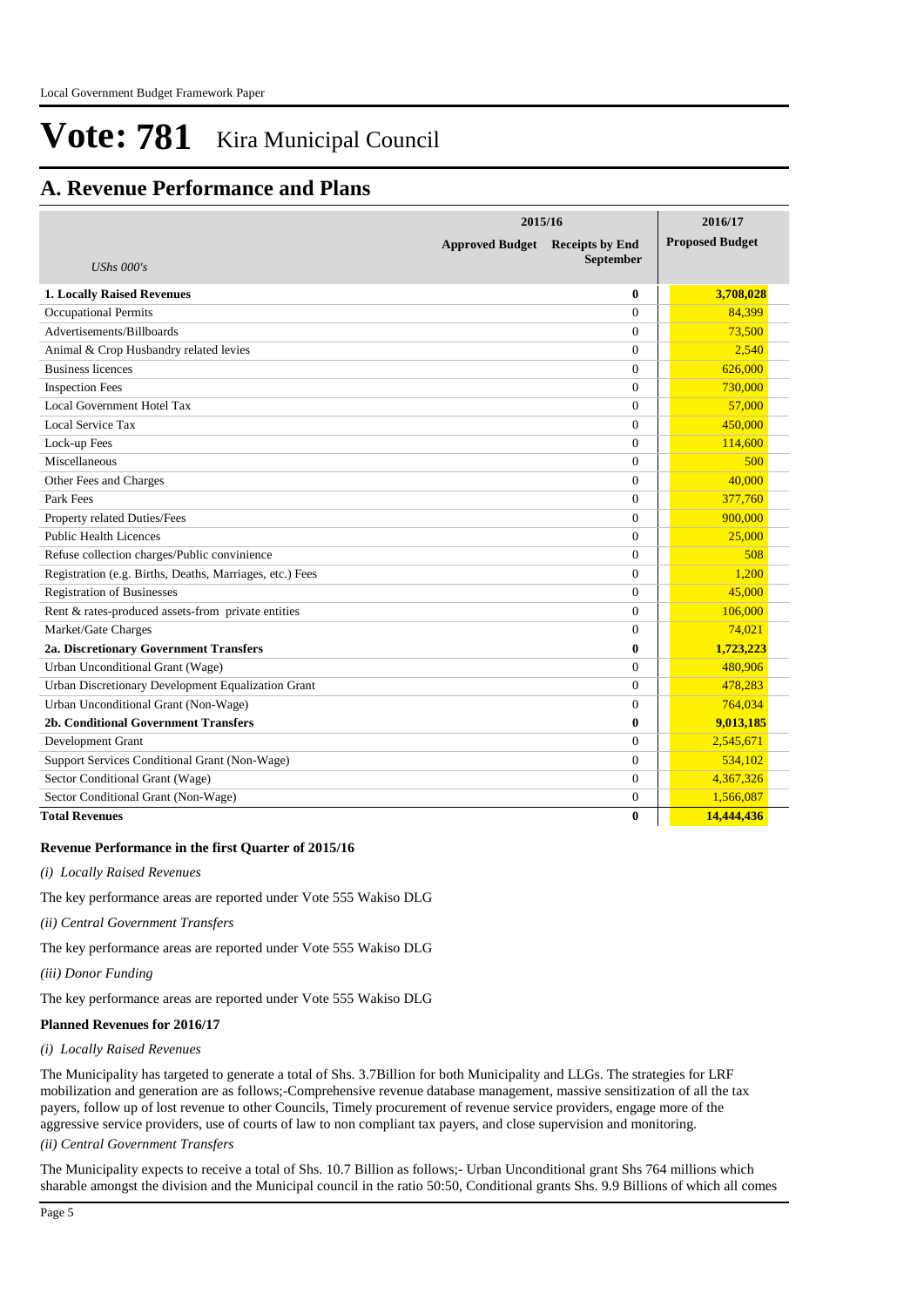# **A. Revenue Performance and Plans**

from the Central Government targeting specific sectors for recurrent and capital activities and Municipality will not receive Other Central Government transfers during the FY 2016/17.

*(iii) Donor Funding*

The Municipality does not expect to receive any funds from Donors, since no MOU so far has been signed between the Municipal and the Donors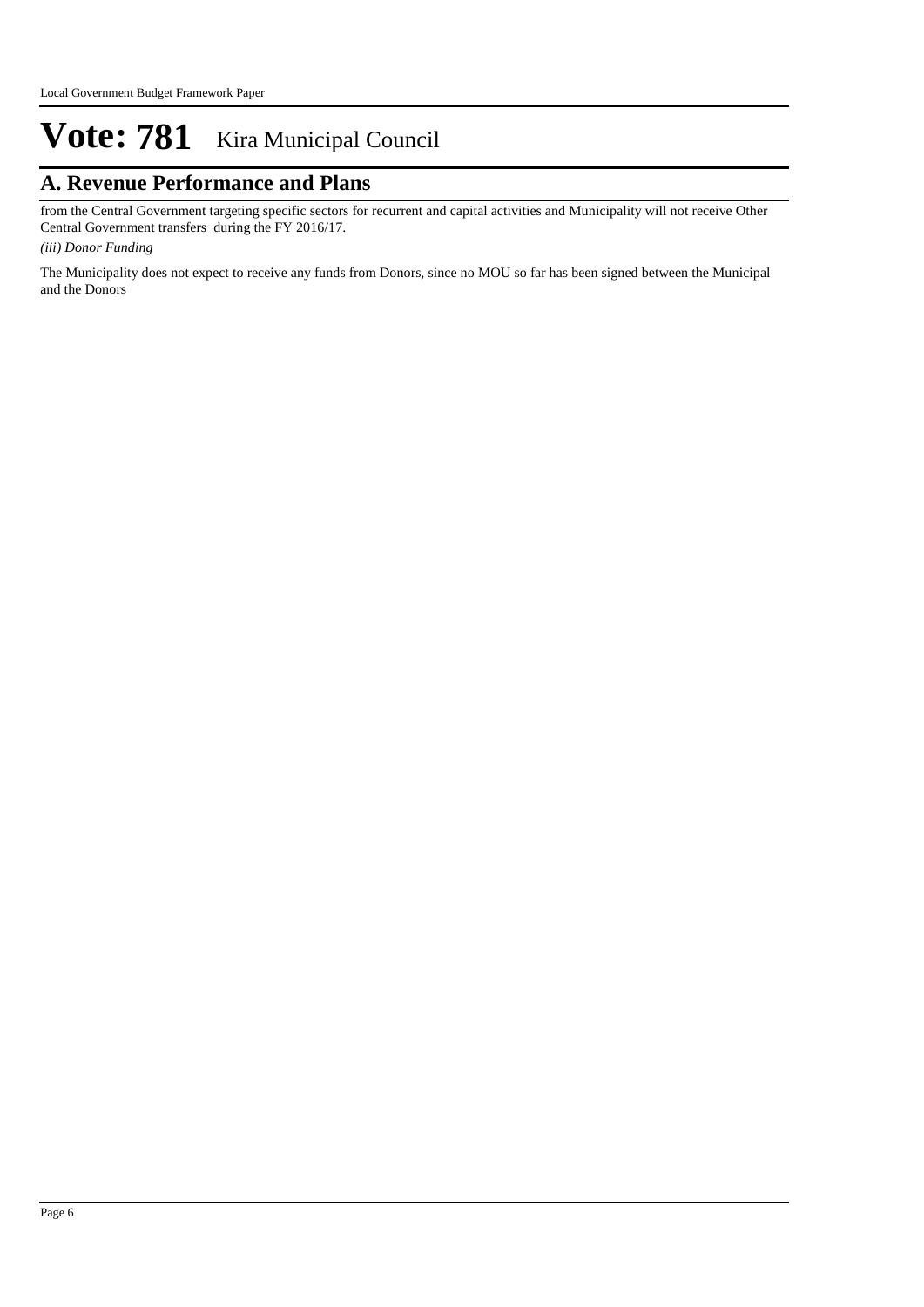# **Summary of Performance and Plans by Department**

## *Workplan 1a: Administration*

#### **(i) Overview of Workplan Revenue and Expenditures**

| <b>UShs Thousand</b>                               | 2015/16                          |                               | 2016/17                          |  |
|----------------------------------------------------|----------------------------------|-------------------------------|----------------------------------|--|
|                                                    | <b>Approved</b><br><b>Budget</b> | <b>Outturn by</b><br>end Sept | <b>Proposed</b><br><b>Budget</b> |  |
| A: Breakdown of Workplan Revenues:                 |                                  |                               |                                  |  |
| <b>Recurrent Revenues</b>                          | $\theta$                         | 0                             | 2,005,287                        |  |
| <b>Locally Raised Revenues</b>                     |                                  | 0                             | 54,417                           |  |
| Multi-Sectoral Transfers to LLGs                   |                                  | 0                             | 1,195,046                        |  |
| Support Services Conditional Grant (Non-Wage)      |                                  | 0                             | 476,491                          |  |
| Urban Unconditional Grant (Non-Wage)               |                                  | 0                             | 97,505                           |  |
| Urban Unconditional Grant (Wage)                   |                                  | $\mathbf{0}$                  | 181,828                          |  |
| <b>Development Revenues</b>                        | $\theta$                         | 0                             | 82,283                           |  |
| <b>Locally Raised Revenues</b>                     |                                  | 0                             | 50,000                           |  |
| Multi-Sectoral Transfers to LLGs                   |                                  | 0                             | 8,369                            |  |
| Urban Discretionary Development Equalization Grant |                                  | $\mathbf{0}$                  | 23,914                           |  |
| <b>Total Revenues</b>                              | 0                                | $\bf{0}$                      | 2,087,570                        |  |
| <b>B: Overall Workplan Expenditures:</b>           |                                  |                               |                                  |  |
| Recurrent Expenditure                              | 0                                | 0                             | 2,005,287                        |  |
| Wage                                               |                                  | $\Omega$                      | 181.828                          |  |
| Non Wage                                           |                                  | $\Omega$                      | 1,823,459                        |  |
| Development Expenditure                            | $\theta$                         | $\theta$                      | 82.283                           |  |
| Domestic Development                               |                                  | $\Omega$                      | 82,283                           |  |
| Donor Development                                  |                                  | $\mathbf{0}$                  | $\Omega$                         |  |
| <b>Total Expenditure</b>                           | 0                                | $\bf{0}$                      | 2,087,570                        |  |

*Revenue and Expenditure Performance in the first quarter of 2015/16*

#### *Department Revenue and Expenditure Allocations Plans for 2016/17*

A total of Shs. 2.087 billion is projected for the FY 2016/2017. There is a slight increment compared to the previous FY 2015/2016. The increased projection is mainly for Muli-sectoral Transfers (over 1.203billion) and Locally Raised Revenue to carryout function areas, including purchase of the Town Clerk's Vehicle and allocated to this Shs. 50 million

#### **(ii) Summary of Past and Planned Workplan Outputs**

*Physical Performance in the first quarter of 2015/16*

#### *Plans for 2016/17 by Vote Function*

Monitor, supervise and evaluate implementation of government policies and programmes.

Hold national and local celebrations and entertain visitors.

Pay co-funding and network with development partners.

Procurement of a double cabin pickup for the department.

To carryout operations on illegal structures and enforcement of local revenue.

Prosecute Law breakers and revenue defaulters.

#### *Medium Term Plans and Links to the Development Plan*

Facilitate procurement of land for garbage disposal. Mentor School and HSD's Management Committees. Interpret and coordinate implementation of government policies and programmes, Cater for staff welfare and ensuring a clean working environment, Facilitate the recruitment and induction of staff, Mentor and train staff and stakeholders, Appraise staff performance, Maintain a sound records management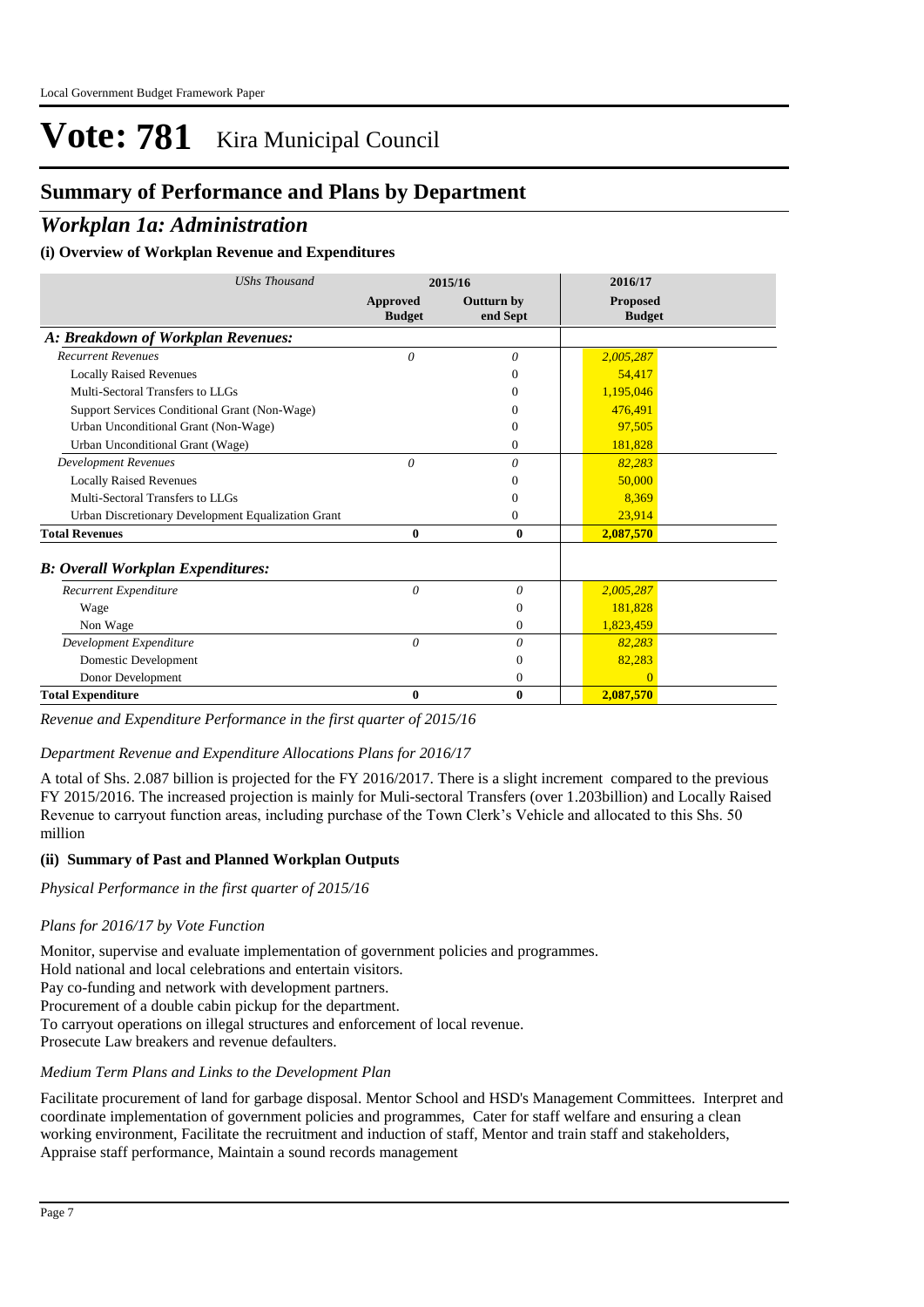# *Workplan 1a: Administration*

None **(iii) Details of Off-Budget Activities carried out by NGOs, Central Government, the Private Sector and Donors** 

#### **(iv) The three biggest challenges faced by the department in improving local government services**

#### *Inadequate funding 1.*

The Municipality needs more funds to encounter the challenges of fast urbanization.

#### *- Inadequate staffing 2.*

- Staff gaps are still prevalent in all departments which highly affect the Municipality performance

#### *Lack of transport 3.*

The department lacks a vehicle for coordination of activities.

## *Workplan 2: Finance*

#### **(i) Overview of Workplan Revenue and Expenditures**

| <b>UShs Thousand</b>                     | 2015/16                          |                               | 2016/17                          |  |
|------------------------------------------|----------------------------------|-------------------------------|----------------------------------|--|
|                                          | <b>Approved</b><br><b>Budget</b> | <b>Outturn by</b><br>end Sept | <b>Proposed</b><br><b>Budget</b> |  |
| A: Breakdown of Workplan Revenues:       |                                  |                               |                                  |  |
| <b>Recurrent Revenues</b>                | 0                                | 0                             | 1,073,705                        |  |
| <b>Locally Raised Revenues</b>           |                                  | 0                             | 285,000                          |  |
| Multi-Sectoral Transfers to LLGs         |                                  | 0                             | 587,547                          |  |
| Urban Unconditional Grant (Non-Wage)     |                                  | 0                             | 135,000                          |  |
| Urban Unconditional Grant (Wage)         |                                  | 0                             | 66,158                           |  |
| <b>Development Revenues</b>              | $\theta$                         | 0                             | 65,000                           |  |
| <b>Locally Raised Revenues</b>           |                                  | 0                             | 65,000                           |  |
| <b>Total Revenues</b>                    | $\bf{0}$                         | $\bf{0}$                      | 1,138,705                        |  |
| <b>B: Overall Workplan Expenditures:</b> |                                  |                               |                                  |  |
| Recurrent Expenditure                    | $\theta$                         | 0                             | 1,073,705                        |  |
| Wage                                     |                                  | $\overline{0}$                | 66,158                           |  |
| Non Wage                                 |                                  | $\mathbf{0}$                  | 1,007,547                        |  |
| Development Expenditure                  | $\theta$                         | $\theta$                      | 65,000                           |  |
| Domestic Development                     |                                  | $\overline{0}$                | 65,000                           |  |
| Donor Development                        |                                  | $\theta$                      |                                  |  |
| <b>Total Expenditure</b>                 | $\bf{0}$                         | $\bf{0}$                      | 1,138,705                        |  |

*Revenue and Expenditure Performance in the first quarter of 2015/16*

#### *Department Revenue and Expenditure Allocations Plans for 2016/17*

A total of Shs. 1.195 billion is projected for the FY 2016/2017 compared to Shs. 792.251 million allocated to the department in the previous FY 2015/2016. The increased projection is mainly for Muli-sectoral Transfers (over 587.547 Million) and Locally Raised Revenue to carryout function areas.

#### **(ii) Summary of Past and Planned Workplan Outputs**

*Physical Performance in the first quarter of 2015/16*

#### *Plans for 2016/17 by Vote Function*

The Planned outputs for FY 2016/17 are as follows; - Train the enumerators and assessors. Carry out enumeration and assessment of revenue sources. Supervision of collection of the assessed data to ensure quality assurance. Data entry. Road naming. Developing and gazzetting the Municipality Revenue ordinance. Staff training i.e. CPDs. Procurement of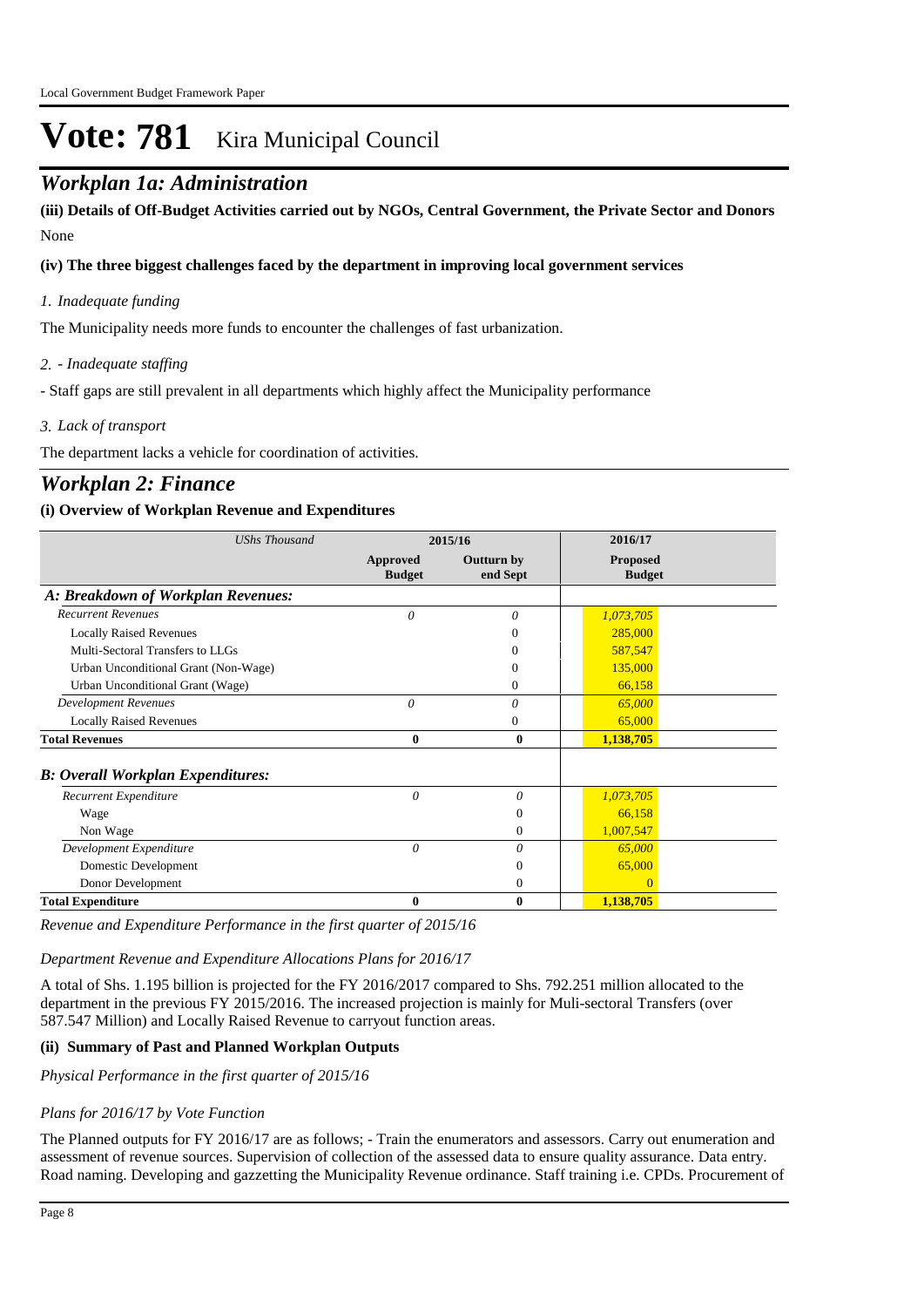# *Workplan 2: Finance*

one vehicle. To embrace ICT in collection through e'banking. Bench making and encouraging direct banking of LRR.

#### *Medium Term Plans and Links to the Development Plan*

The major sector outputs include preparation of Annual workplans and budget estimates for 2016/2017, preparation of Final accounts, preparation of Financial statements, preparation of Performance Form B, preparation of Revenue Enhancement Plan and collection of revenue. The small contribution of locally raised revenue is due to a number of challenges enumerated below. The proposed new revenue sources to improve on the potential include; Collection from the advertising firms, collection from even

#### None **(iii) Details of Off-Budget Activities carried out by NGOs, Central Government, the Private Sector and Donors**

#### **(iv) The three biggest challenges faced by the department in improving local government services**

#### *- Inadequate transport 1.*

The option to continue utilizing the two existing vehicles is not economical. The sector should be allocated with at-least a sound vehicle to facilitate field activities

#### *- Lack of the enforcement mechanism 2.*

The Municipality lacks a Law Enforcement Officers. The taxes are direct by nature resulting into resistance for the tax payers. To improve performance these defaulters need to be forced or compelled to pay using the legal means

#### *Costly valuation of property tax 3.*

Unaffordable valuation costs of potential ratable properties leading to option to phase out activity

# *Workplan 3: Statutory Bodies*

#### **(i) Overview of Workplan Revenue and Expenditures**

| <b>UShs Thousand</b>                     | 2015/16                   |                               | 2016/17                          |
|------------------------------------------|---------------------------|-------------------------------|----------------------------------|
|                                          | Approved<br><b>Budget</b> | <b>Outturn by</b><br>end Sept | <b>Proposed</b><br><b>Budget</b> |
| A: Breakdown of Workplan Revenues:       |                           |                               |                                  |
| <b>Recurrent Revenues</b>                | $\theta$                  | 0                             | 663,852                          |
| <b>Locally Raised Revenues</b>           |                           | $\Omega$                      | 241,875                          |
| Multi-Sectoral Transfers to LLGs         |                           | $\Omega$                      | 335,837                          |
| Urban Unconditional Grant (Non-Wage)     |                           | $\Omega$                      | 76,660                           |
| Urban Unconditional Grant (Wage)         |                           | $\Omega$                      | 9,480                            |
| <b>Total Revenues</b>                    | $\bf{0}$                  | $\bf{0}$                      | 663,852                          |
| <b>B: Overall Workplan Expenditures:</b> |                           |                               |                                  |
| Recurrent Expenditure                    | 0                         | $\theta$                      | 663,852                          |
| Wage                                     |                           | $\theta$                      | 9,480                            |
| Non Wage                                 |                           | $\mathbf{0}$                  | 654,372                          |
| Development Expenditure                  | $\theta$                  | $\theta$                      |                                  |
| Domestic Development                     |                           | $\theta$                      |                                  |
| Donor Development                        |                           | $\mathbf{0}$                  | $\Omega$                         |
| <b>Total Expenditure</b>                 | 0                         | $\bf{0}$                      | 663,852                          |

#### *Revenue and Expenditure Performance in the first quarter of 2015/16*

#### *Department Revenue and Expenditure Allocations Plans for 2016/17*

The sector budget has drastically increased from 250million budgeted for in the previous FY 2015/2016 to Shs. 663.852 Million for the FY 2016/17. This has been partly due to the Ex-gratia, DSC , Gratuity and salaries political –Commissions and committees and Chairperson DSC salary). Thus the non-wage was increased from billion to 663.852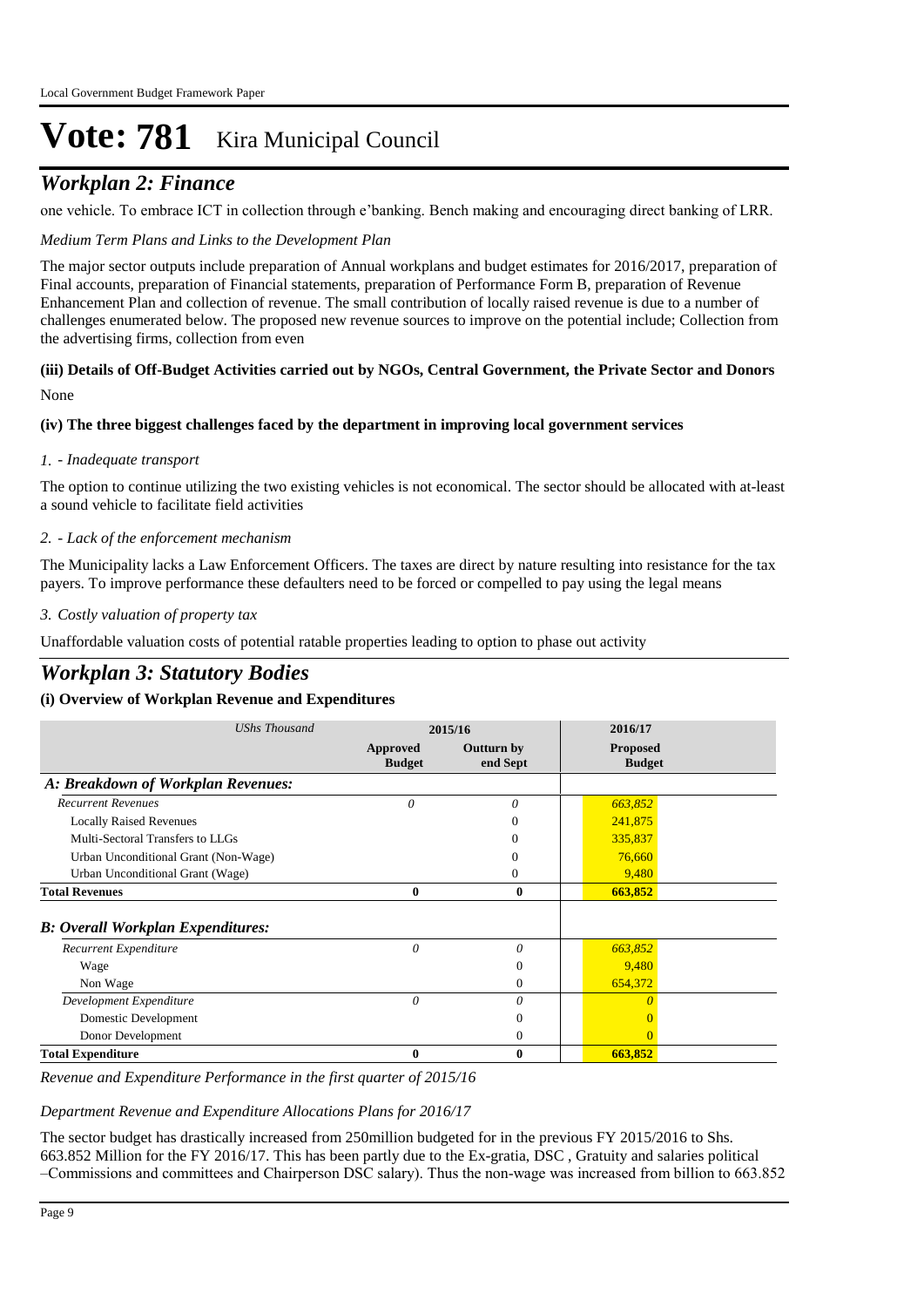# *Workplan 3: Statutory Bodies*

million of which 335.837 is for the Mult sector

## **(ii) Summary of Past and Planned Workplan Outputs**

*Physical Performance in the first quarter of 2015/16*

## *Plans for 2016/17 by Vote Function*

In the FY 2016/2017 the sector expect to carryout thefollowing outputs; Executive Committee meetings (12), Conduct Council meetings (6), conduct Committee meetings, Executive monitoring, 22 Councilors' monitoring Oversee Speakers of the 3 LLGs, remuneration of executive members, Municipality Speaker and councilors, advertisements, Pay out LC I and LC II Chairpersons' annual ex-gratia, procure office furniture and equipment, and other accessories. Conduct 12 Executive Committee meetings, Conduct

## *Medium Term Plans and Links to the Development Plan*

Conduct Executive Committee meetings, Conduct Council meetings, conduct Committee meetings, Executive monitoring, 22 Councilors' monitoring Oversee Speakers of the 3 LLGs, remuneration of executive members, Municipality Speaker and councilors, advertisements, Pay out LC I and LC II Chairpersons' annual exgratia, procure office furniture

#### None **(iii) Details of Off-Budget Activities carried out by NGOs, Central Government, the Private Sector and Donors**

## **(iv) The three biggest challenges faced by the department in improving local government services**

## *- Reduction in Grants, 1.*

The communities expect highly from Council while the grants have continued to reduce thus affecting implementaion of community needs

## *Lack of office space and storage facilities 2.*

Delays Council and Committee sittings and thus delay in implementation of sector work plans and inadequate facilitation for the Councillors, the delayed implementation has led to re-occurance of errors or dragging on of issues and cases.

### *Councillors inadaquate Legislative skills 3.*

Councillors need more training in legislating skills to enable them expedite the execution of their mandate. PAC has quite a work load given the large number of units

# *Workplan 4: Production and Marketing*

## **(i) Overview of Workplan Revenue and Expenditures**

| UShs Thousand                       | 2015/16                   |                               | 2016/17                          |  |
|-------------------------------------|---------------------------|-------------------------------|----------------------------------|--|
|                                     | Approved<br><b>Budget</b> | <b>Outturn by</b><br>end Sept | <b>Proposed</b><br><b>Budget</b> |  |
| A: Breakdown of Workplan Revenues:  |                           |                               |                                  |  |
| <b>Recurrent Revenues</b>           |                           | 0                             | 225,755                          |  |
| <b>Locally Raised Revenues</b>      |                           | 0                             | 16,789                           |  |
| Multi-Sectoral Transfers to LLGs    |                           | $\theta$                      | 103,325                          |  |
| Sector Conditional Grant (Non-Wage) |                           | 0                             | 50,880                           |  |
| Sector Conditional Grant (Wage)     |                           | $\theta$                      | 28,361                           |  |
| Urban Unconditional Grant (Wage)    |                           | 0                             | 26,400                           |  |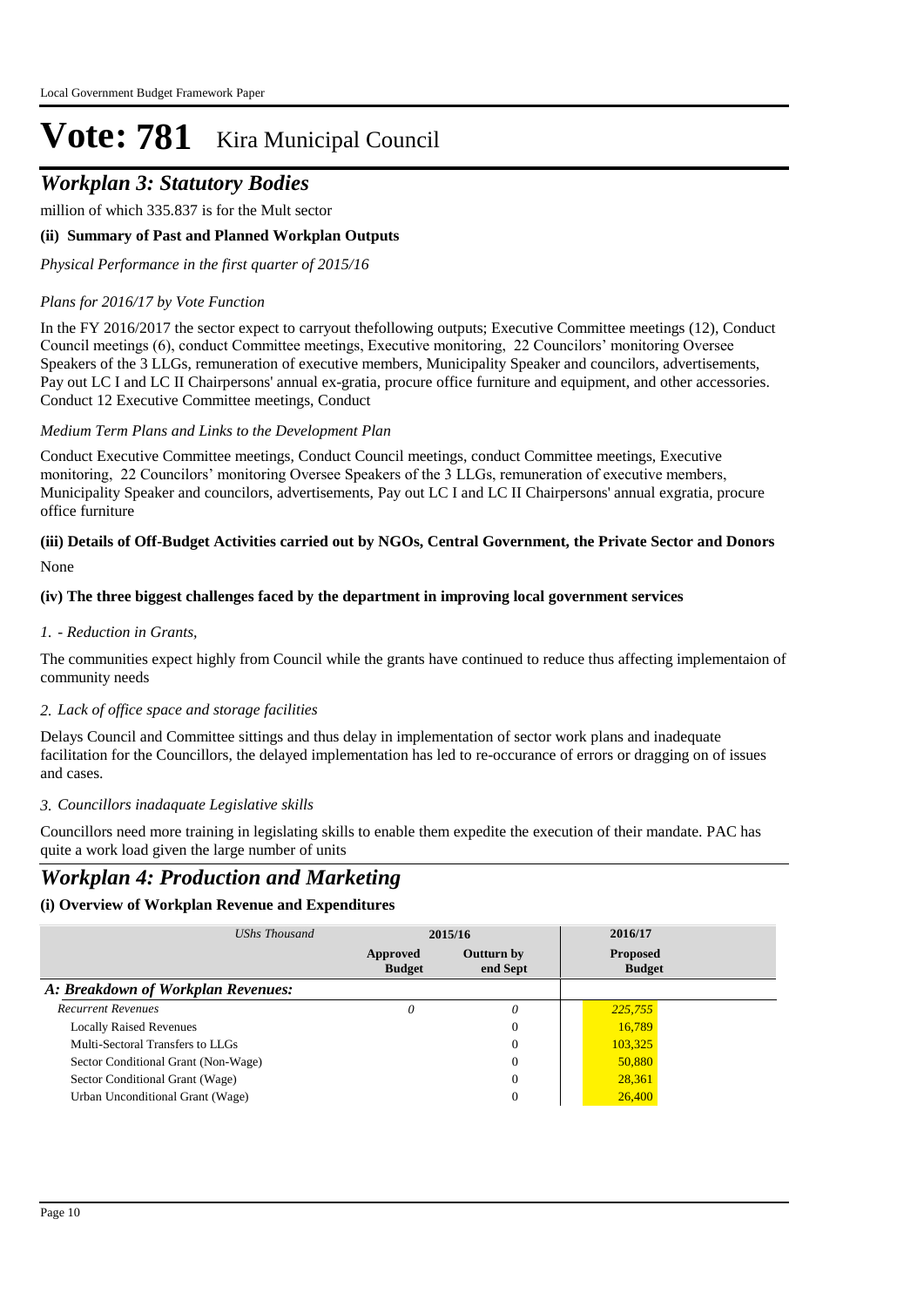# *Workplan 4: Production and Marketing*

|                                          |                      | o                         |                               |                                  |  |
|------------------------------------------|----------------------|---------------------------|-------------------------------|----------------------------------|--|
|                                          | <b>UShs Thousand</b> | 2015/16                   |                               | 2016/17                          |  |
|                                          |                      | Approved<br><b>Budget</b> | <b>Outturn by</b><br>end Sept | <b>Proposed</b><br><b>Budget</b> |  |
| <b>Total Revenues</b>                    |                      | 0                         | 0                             | 225,755                          |  |
| <b>B: Overall Workplan Expenditures:</b> |                      |                           |                               |                                  |  |
| Recurrent Expenditure                    |                      | 0                         | $\theta$                      | 225,755                          |  |
| Wage                                     |                      |                           | $\Omega$                      | 54,761                           |  |
| Non Wage                                 |                      |                           | 0                             | 170,994                          |  |
| Development Expenditure                  |                      | $\theta$                  | $\theta$                      |                                  |  |
| Domestic Development                     |                      |                           | 0                             |                                  |  |
| Donor Development                        |                      |                           | 0                             |                                  |  |
| <b>Total Expenditure</b>                 |                      | 0                         | 0                             | 225,755                          |  |

### *Revenue and Expenditure Performance in the first quarter of 2015/16*

## *Department Revenue and Expenditure Allocations Plans for 2016/17*

The department has been allocated a budget of Shs 225.755 Million and this is from conditional grantsof PMG grant and Agricultural Extension conditional grant wage component, which grants have not been received in the previuos status of a Town council,

## **(ii) Summary of Past and Planned Workplan Outputs**

*Physical Performance in the first quarter of 2015/16*

## *Plans for 2016/17 by Vote Function*

Staff supervised and performance appraised ( all LLGS). Facilitate monitoring of sector field activities. Support collection of Agricultural statistics and analysis. Support Diseases outbreaks investigations and out breaks controlled. farm equipment, furniture tools and Stationery procured. Organize and participate in world food day activities Agricultural exhibitions and Agricultural competitions. Organize and facilitate Farmers exchange visits and tours. Support and facilitate the establish o

### *Medium Term Plans and Links to the Development Plan*

The overall goal of the production sector is to increase household incomes and improve the well being of farmers while contributing to the overall growth of the national economy, the specific objectives being a) To Raise agricultural production and productivity b) To Ensure food security, c) To Create employment on and off farm d)To Promote value addition to agricultural produce and e) To Promote domestic and international trade in agricultural products. The sector through the control of c

#### None **(iii) Details of Off-Budget Activities carried out by NGOs, Central Government, the Private Sector and Donors**

### **(iv) The three biggest challenges faced by the department in improving local government services**

### *- Inadequate staffing in The LLGs 1.*

Disbandment of NAADS has left half of the lower Local Governments without extension staff thus affecting implementation of some the planned agricultural activities

### *Lack of operational funds, tools and equipment 2.*

Recall of NAADS funds back to the centrer has left the Municipality with very serious challenges in funding the sector. Delivery of extension services is severely affected and the ability of the department to effectively reach the farmers

### *Inadequate Agricultural policy guidance 3.*

Failure by MAAIF to come out with timely guidance on key issues such as staff structures, have created a lot of confusion in the field and further demoralizing staff. Thus hampering agricultural development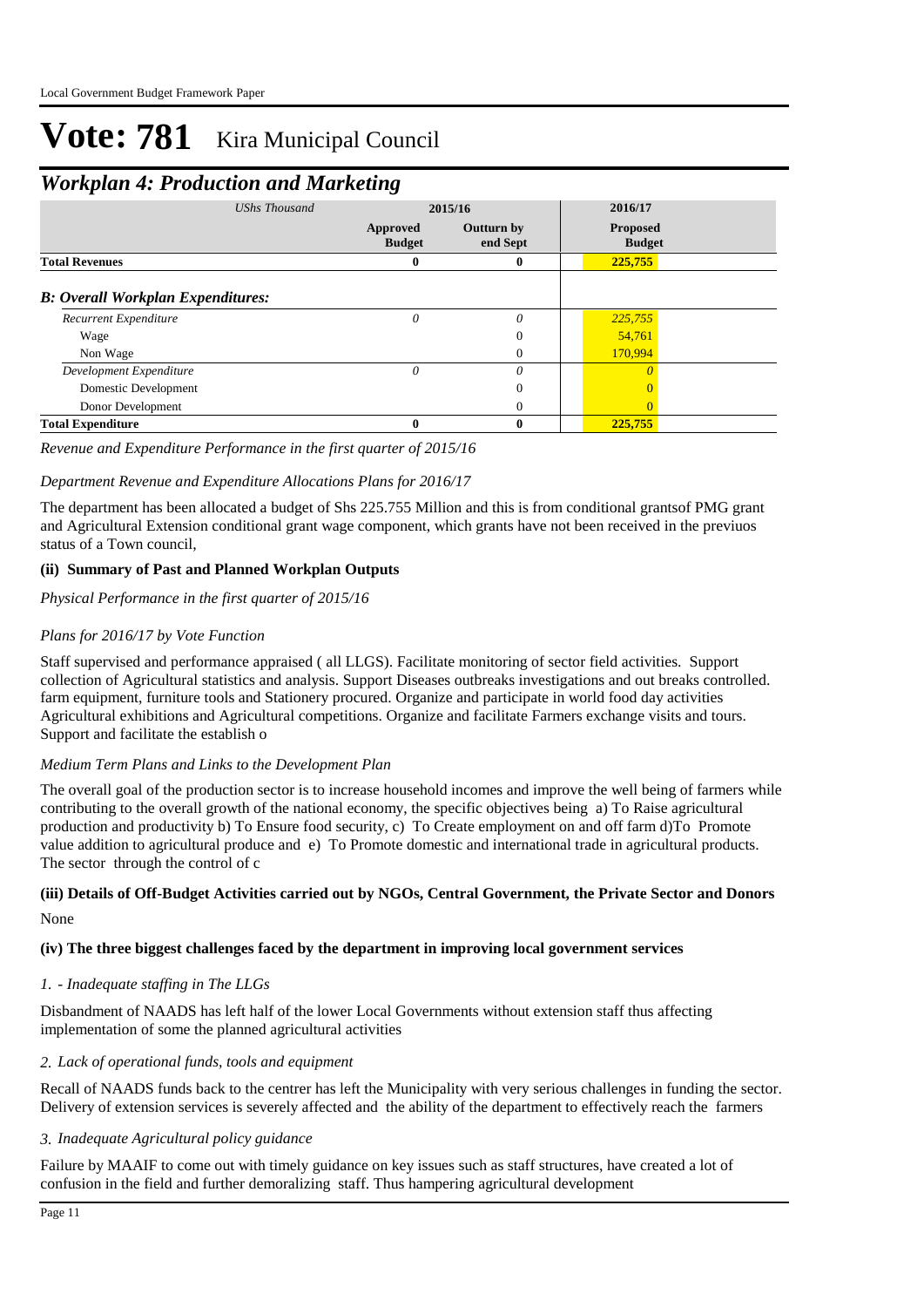# *Workplan 5: Health*

#### **(i) Overview of Workplan Revenue and Expenditures**

| <b>UShs Thousand</b>                               |                           | 2015/16                       | 2016/17                          |  |
|----------------------------------------------------|---------------------------|-------------------------------|----------------------------------|--|
|                                                    | Approved<br><b>Budget</b> | <b>Outturn by</b><br>end Sept | <b>Proposed</b><br><b>Budget</b> |  |
| A: Breakdown of Workplan Revenues:                 |                           |                               |                                  |  |
| <b>Recurrent Revenues</b>                          | $\theta$                  | 0                             | 1,193,549                        |  |
| <b>Locally Raised Revenues</b>                     |                           | 0                             | 74,681                           |  |
| Multi-Sectoral Transfers to LLGs                   |                           | 0                             | 208.394                          |  |
| Sector Conditional Grant (Non-Wage)                |                           | 0                             | 213,675                          |  |
| Sector Conditional Grant (Wage)                    |                           | 0                             | 696,799                          |  |
| <b>Development Revenues</b>                        | $\theta$                  | 0                             | 365,516                          |  |
| Development Grant                                  |                           | 0                             | 110,454                          |  |
| <b>Locally Raised Revenues</b>                     |                           | 0                             | 150,000                          |  |
| Multi-Sectoral Transfers to LLGs                   |                           | 0                             | 40.062                           |  |
| Urban Discretionary Development Equalization Grant |                           | 0                             | 65,000                           |  |
| <b>Total Revenues</b>                              | $\bf{0}$                  | $\mathbf{0}$                  | 1,559,065                        |  |
| <b>B: Overall Workplan Expenditures:</b>           |                           |                               |                                  |  |
| Recurrent Expenditure                              | $\theta$                  | $\theta$                      | 1,193,549                        |  |
| Wage                                               |                           | $\overline{0}$                | 696,799                          |  |
| Non Wage                                           |                           | $\mathbf{0}$                  | 496,750                          |  |
| Development Expenditure                            | $\theta$                  | $\theta$                      | 365,516                          |  |
| Domestic Development                               |                           | $\Omega$                      | 365,516                          |  |
| Donor Development                                  |                           | $\Omega$                      | $\Omega$                         |  |
| <b>Total Expenditure</b>                           | $\bf{0}$                  | $\bf{0}$                      | 1,559,065                        |  |

*Revenue and Expenditure Performance in the first quarter of 2015/16*

#### *Department Revenue and Expenditure Allocations Plans for 2016/17*

There has been an increase in the total Health budget and this has been as a result of change of the status from town council to Municipality, since previously the town council was not receiving directly the sector grants, but all the sector grants under health have been sent directly to the Municipality hence reflecting a very big budget compared to the previous when health department's budget was only indicating funds under Locally raised revenue. The total budget in now Shs. 1.559 billion.

#### **(ii) Summary of Past and Planned Workplan Outputs**

### *Physical Performance in the first quarter of 2015/16*

### *Plans for 2016/17 by Vote Function*

To attain outpatient utilization attendance of 83.3%, Increase number of technically supervised deliveries from 35.7% to 42.8%, Maintain the Penta-valent immunization coverage at above 100% coverage, Increase TB Case Notification from 67% to 75%, Increase ART enrollment from 85.1% to 90%,

### *Medium Term Plans and Links to the Development Plan*

The mid term plans include: Out patients and inpatients management, supervise deliveries, offer antenatal care,performance of caesers and other obstetric emergencies at hospitals, intermittent preventive treatment for pregnant women, Tuberculosis care, HIV/AIDS care, malaria control and prevention, continue quarterly meetings and refills of medicines for VHTs on Integrated Community Case Management ( ICCM),support supervision, monitoring by HESS committee, Completion of staff house at Kira Hea

### **(iii) Details of Off-Budget Activities carried out by NGOs, Central Government, the Private Sector and Donors**

Uganda Global Fund which has supported HIV/AIDS, malaria control and TB programmes. Africa Medical Research Foundation (AMREF) supporting in areas of safe male circumcision as a strategy for controlling the spread of HIV/AIDS, Tuberculosis control under the TB REACH Project and provision of laboratory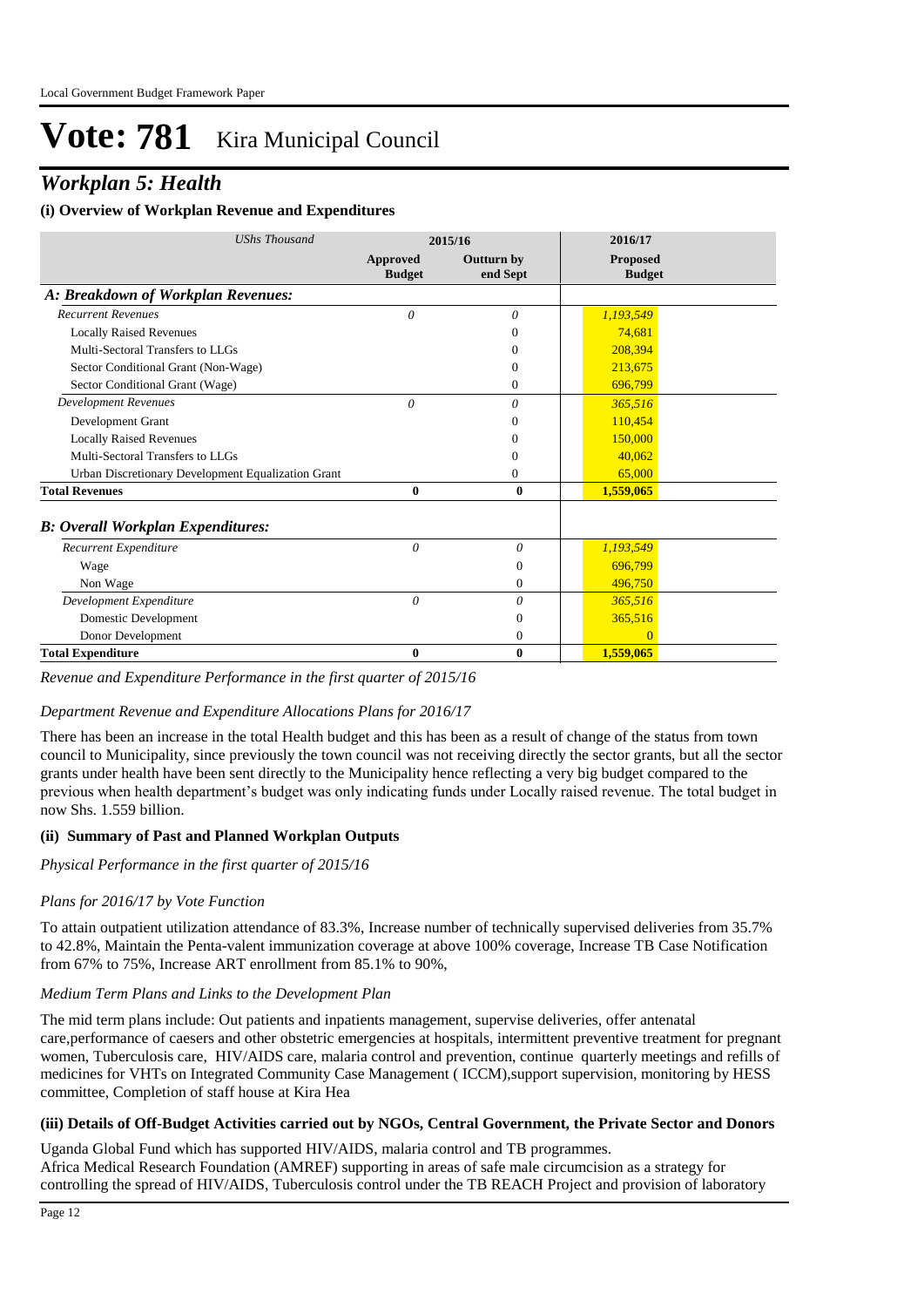# *Workplan 5: Health*

equipment and reagents. Preventing Families against HIV/AIDS (PREFA). Mulago Mbarara Hospital Joint HIV/AIDS Programme (MJAP) Mildmay TASO Malaria Consortium and STOP malaria. UNICEF and WH

#### **(iv) The three biggest challenges faced by the department in improving local government services**

#### *- Inadequate staff accommodation 1.*

The inadequate staff accommodation at health facilities has contributed greatly to staff late coming and absenteeism.

#### *- Inadequate Human Resource for Health 2.*

Inadequate human resources for health especially the medical officers has limited functionality of the operating theatres at H/IVs.

#### *- Inadequate supplies delivered to H/CIIIs and H/CII 3.*

The standard kits supplied to health center IIIs and health Iis do not take into consideration the populations served hence responsible for stock outs at facilities in populated areas such as the peri urban places.

# *Workplan 6: Education*

#### **(i) Overview of Workplan Revenue and Expenditures**

| <b>UShs Thousand</b>                               |                           | 2015/16                       | 2016/17                          |  |
|----------------------------------------------------|---------------------------|-------------------------------|----------------------------------|--|
|                                                    | Approved<br><b>Budget</b> | <b>Outturn by</b><br>end Sept | <b>Proposed</b><br><b>Budget</b> |  |
| A: Breakdown of Workplan Revenues:                 |                           |                               |                                  |  |
| <b>Recurrent Revenues</b>                          | $\theta$                  | 0                             | 4,990,315                        |  |
| <b>Locally Raised Revenues</b>                     |                           | 0                             | 12,495                           |  |
| Multi-Sectoral Transfers to LLGs                   |                           | 0                             | 55,450                           |  |
| Sector Conditional Grant (Non-Wage)                |                           | 0                             | 1,265,804                        |  |
| Sector Conditional Grant (Wage)                    |                           | 0                             | 3,642,166                        |  |
| Urban Unconditional Grant (Wage)                   |                           | 0                             | 14,400                           |  |
| <b>Development Revenues</b>                        | $\theta$                  | 0                             | 1,157,139                        |  |
| Development Grant                                  |                           | 0                             | 1,029,344                        |  |
| Multi-Sectoral Transfers to LLGs                   |                           | 0                             | 68,790                           |  |
| Urban Discretionary Development Equalization Grant |                           | 0                             | 59,005                           |  |
| <b>Total Revenues</b>                              | $\bf{0}$                  | $\bf{0}$                      | 6,147,454                        |  |
| <b>B: Overall Workplan Expenditures:</b>           |                           |                               |                                  |  |
| Recurrent Expenditure                              | $\theta$                  | $\theta$                      | 4,990,315                        |  |
| Wage                                               |                           | $\Omega$                      | 3,656,566                        |  |
| Non Wage                                           |                           | $\mathbf{0}$                  | 1,333,749                        |  |
| Development Expenditure                            | 0                         | $\theta$                      | 1,157,139                        |  |
| <b>Domestic Development</b>                        |                           | $\Omega$                      | 1,157,139                        |  |
| Donor Development                                  |                           | $\mathbf{0}$                  | $\Omega$                         |  |
| <b>Total Expenditure</b>                           | $\mathbf{0}$              | $\bf{0}$                      | 6,147,454                        |  |

*Revenue and Expenditure Performance in the first quarter of 2015/16*

*Department Revenue and Expenditure Allocations Plans for 2016/17*

The proposed sector budget for FY 2016/17 is 6.023 billions increased compared to 157.957million for the previous FY 2015/16 the increment has been brought about by the new status of the Municipality, causing the department to receive sector grants from Ministry of Finance, which were not the case during the Town Council Status, and these are,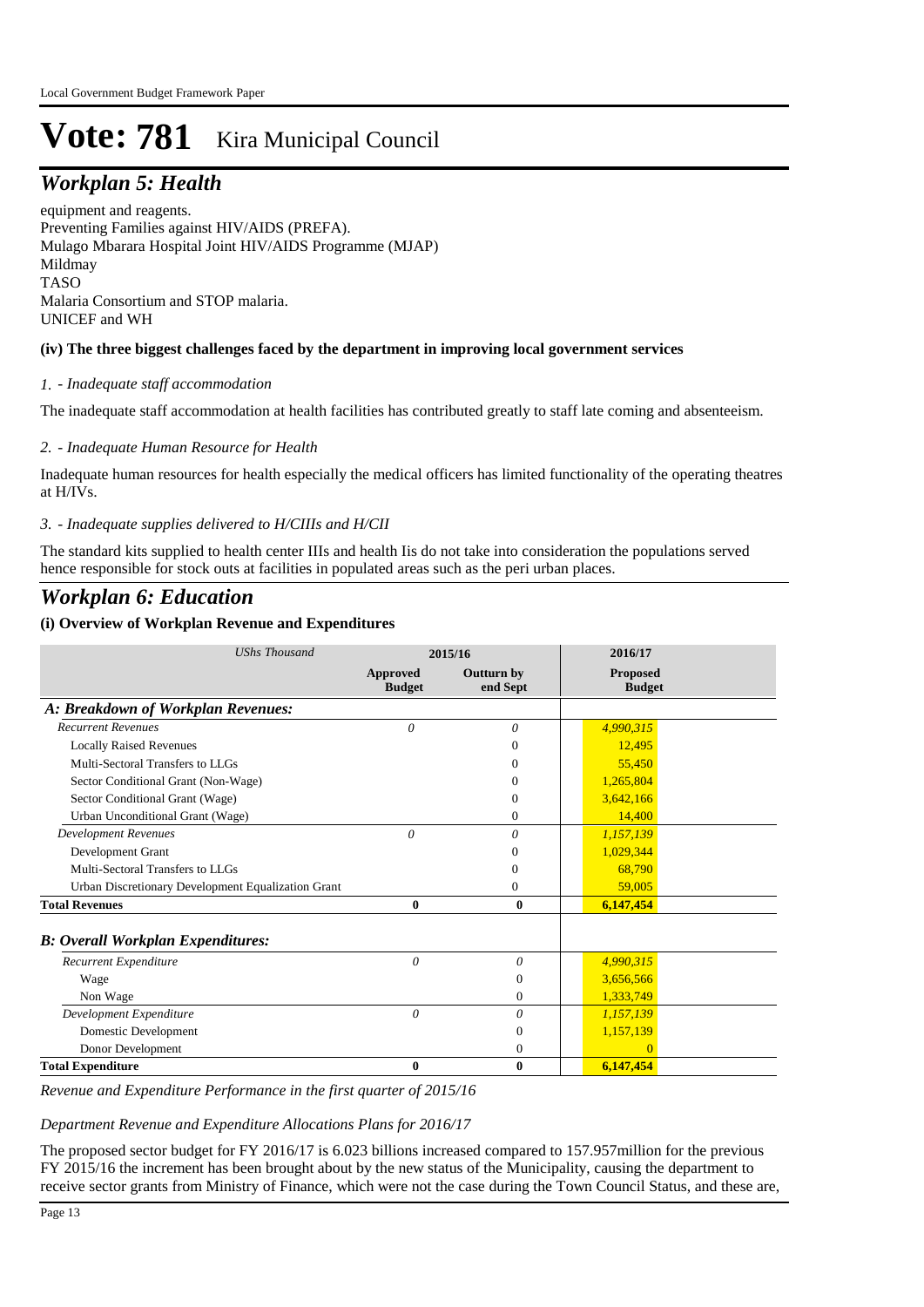# *Workplan 6: Education*

Wage Conditional Grant for primary, Secondary and Tertiary, Non-Wage Conditional Grant for primary, secondary and Tertiary and Development grant for both

#### **(ii) Summary of Past and Planned Workplan Outputs**

*Physical Performance in the first quarter of 2015/16*

#### *Plans for 2016/17 by Vote Function*

Payment of teacher's salaries in primary, secondary and tertiary institutions, Payment of salaries for the staff at the education department, payment of conditional grants to primary, secondary and tertiary institutions,

Construction of 6 class rooms in schools with adequate facilities

Construction of 10 VIP latrines for the schools who have sunk-in-latrine, Procurement and distribution of 440 desks to both primary and Secondary schools which benefit from Government support. 2 wall units

#### *Medium Term Plans and Links to the Development Plan*

Construction of school facilities in Primary and secondary schools, allocation and monitoring of UPE Funds, monitoring of USE Funds, payment of salaries to primary and secondary school teachers, tertiary instructors and education staff. Strengthening inspection, monitoring and supervision in schools and institutions. Improvement of perfomance in both primary and secondary (academic and co-curricular activities). Construction of staff houses in UPE schools.

#### None **(iii) Details of Off-Budget Activities carried out by NGOs, Central Government, the Private Sector and Donors**

#### **(iv) The three biggest challenges faced by the department in improving local government services**

#### *- Inadequate funding of activities 1.*

Girl guides, scouting, special needs, twinning, induction of SMC. Inadequate classrooms, latrines, staff houses, Sports and instruction materi

#### *- Lack of mid-day meals and operational funds. 2.*

Lunch to school pupils especially in UPE schools and operational funds to monitor Conditional Grants (UPE and USE).

#### *Inadequate school facilities 3.*

Inadequate classroom, latrine, staff houses and instructional materials in some schools

# *Workplan 7a: Roads and Engineering*

#### **(i) Overview of Workplan Revenue and Expenditures**

| UShs Thousand                        |                           | 2015/16                       | 2016/17                          |  |
|--------------------------------------|---------------------------|-------------------------------|----------------------------------|--|
|                                      | Approved<br><b>Budget</b> | <b>Outturn by</b><br>end Sept | <b>Proposed</b><br><b>Budget</b> |  |
| A: Breakdown of Workplan Revenues:   |                           |                               |                                  |  |
| <b>Recurrent Revenues</b>            | 0                         | $\theta$                      | 331,416                          |  |
| Multi-Sectoral Transfers to LLGs     |                           | $\mathbf{0}$                  | 190,792                          |  |
| Urban Unconditional Grant (Non-Wage) |                           | $\Omega$                      | 35,024                           |  |
| Urban Unconditional Grant (Wage)     |                           | $\Omega$                      | 105,600                          |  |
| <b>Development Revenues</b>          | $\theta$                  | $\theta$                      | 1,639,311                        |  |
| Development Grant                    |                           | $\mathbf{0}$                  | 1,405,872                        |  |
| <b>Locally Raised Revenues</b>       |                           | $\mathbf{0}$                  | 200,000                          |  |
| Multi-Sectoral Transfers to LLGs     |                           | $\theta$                      | 33,439                           |  |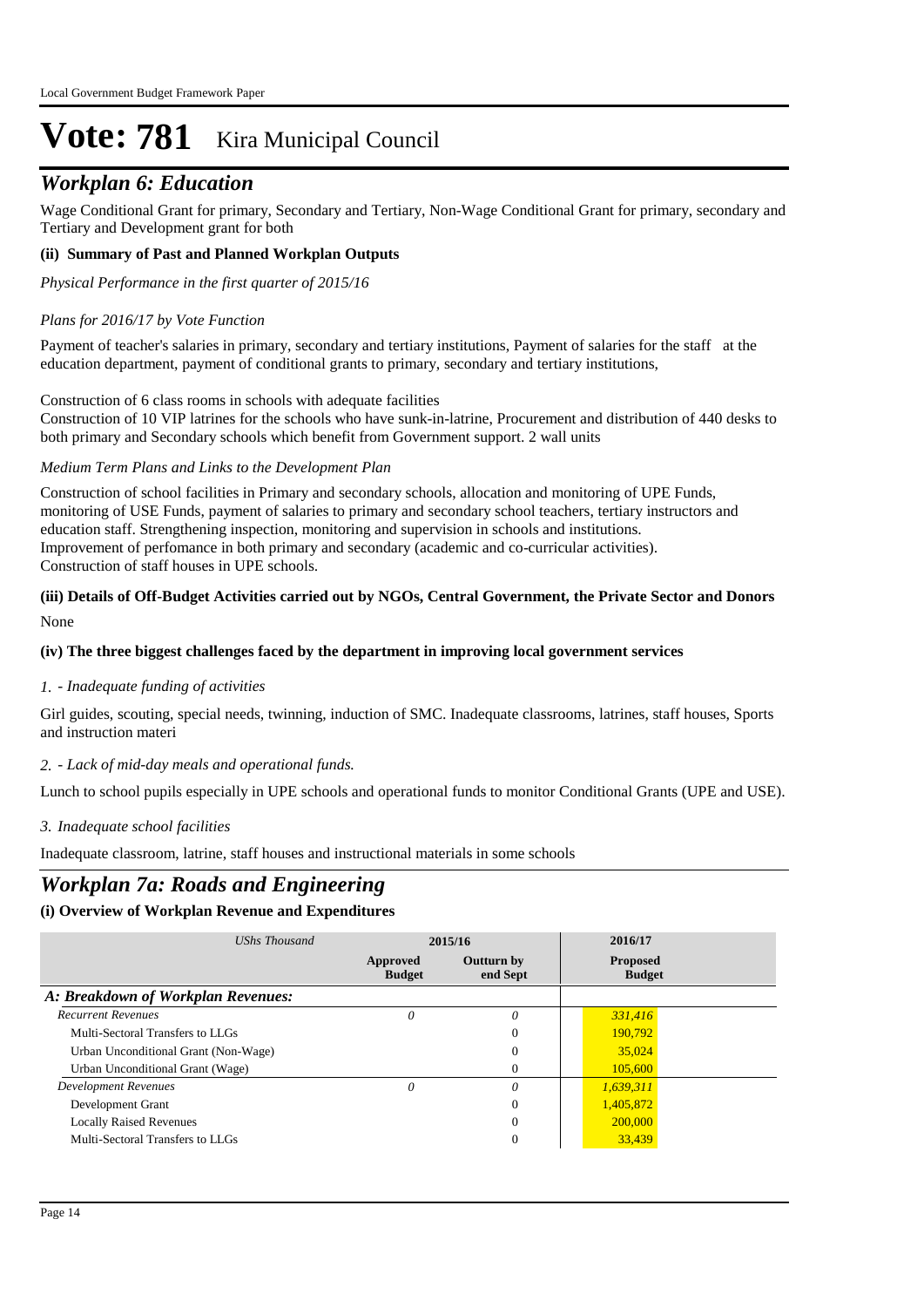# *Workplan 7a: Roads and Engineering*

|                                          | ີ<br><b>UShs Thousand</b> | ີ                         | 2015/16                       | 2016/17                          |  |
|------------------------------------------|---------------------------|---------------------------|-------------------------------|----------------------------------|--|
|                                          |                           | Approved<br><b>Budget</b> | <b>Outturn by</b><br>end Sept | <b>Proposed</b><br><b>Budget</b> |  |
| <b>Total Revenues</b>                    |                           | 0                         | 0                             | 1,970,727                        |  |
| <b>B: Overall Workplan Expenditures:</b> |                           |                           |                               |                                  |  |
| Recurrent Expenditure                    |                           | 0                         | $\theta$                      | 331,416                          |  |
| Wage                                     |                           |                           | $\Omega$                      | 105,600                          |  |
| Non Wage                                 |                           |                           | $\Omega$                      | 225,816                          |  |
| Development Expenditure                  |                           | $\theta$                  | $\theta$                      | 1,639,311                        |  |
| Domestic Development                     |                           |                           | $\Omega$                      | 1,639,311                        |  |
| Donor Development                        |                           |                           | $\Omega$                      |                                  |  |
| <b>Total Expenditure</b>                 |                           | 0                         | 0                             | 1,970,727                        |  |

#### *Revenue and Expenditure Performance in the first quarter of 2015/16*

#### *Department Revenue and Expenditure Allocations Plans for 2016/17*

The budget for the department has not changed in comparison with last FY's budget a budget of 1.97 billion has been allocated to the department of which 1.405 billion is meant for Road works, 200million is meant for Construction of Municipal council Administartion Brock phase one.

#### **(ii) Summary of Past and Planned Workplan Outputs**

*Physical Performance in the first quarter of 2015/16*

#### *Plans for 2016/17 by Vote Function*

To execute both labour based routine and mechanical routine road maintenance, Municipality level, Periodic maintenance under Community Access Roads (CARs), 9km paved Urban roads maintained, 19km unpaved Urban roads maintained, 1.5km urban road upgraded to bitumen standard and .4km of urban roads resealed, proposed 2km of Municipality roads constructed using the road rehabilitation component. Labour based and Mechanized routine Maintenance Municipality wide done using the Municipality equipment'

#### *Medium Term Plans and Links to the Development Plan*

Construction of an administration block at Kira Municipal Council headquarters phase II. Installation of street lighting along Kabaka road. Road spot improvements of all Town Council roads. Tarmacking Namugongo Bbuto road 0.3km. Tarmacking of Kira-Kiwologoma road 1.3km. Tarmacking Azam Makanga Ggwatiro 0.5km road. Opening of Kireka UMEA road 1.5km. Completion of Kabaka road second seal 1.2km. Tarmacking Najjera Kkungu road Tarmacking Kamuli-Naalya road (second seal) Stone pitching on s

#### None **(iii) Details of Off-Budget Activities carried out by NGOs, Central Government, the Private Sector and Donors**

#### **(iv) The three biggest challenges faced by the department in improving local government services**

*Inclement weather – 1.*

Inclement weather which affects productivity and final product

*Insufficient staff 2.*

Staff gaps are still prevalent in some departments which highly affect the Municipality performance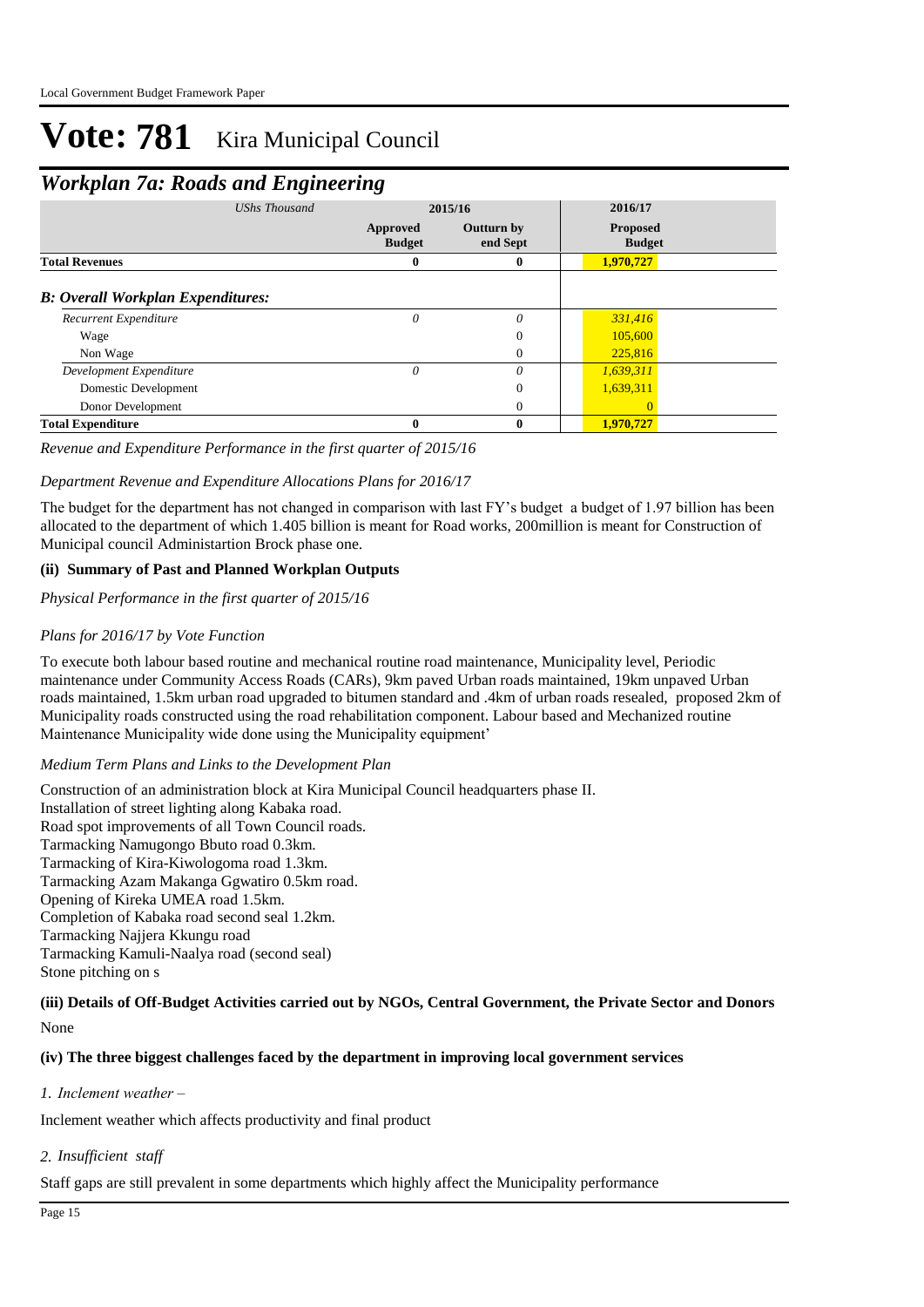# *Workplan 7a: Roads and Engineering*

*Poor community attitude 3.*

• Poor community attitude during project implementation

# *Workplan 7b: Water*

### **(i) Overview of Workplan Revenue and Expenditures**

| <b>UShs Thousand</b>                               | 2015/16                   |                               | 2016/17                          |  |
|----------------------------------------------------|---------------------------|-------------------------------|----------------------------------|--|
|                                                    | Approved<br><b>Budget</b> | <b>Outturn by</b><br>end Sept | <b>Proposed</b><br><b>Budget</b> |  |
| A: Breakdown of Workplan Revenues:                 |                           |                               |                                  |  |
| <b>Recurrent Revenues</b>                          | 0                         | 0                             | 57,611                           |  |
| Support Services Conditional Grant (Non-Wage)      |                           | 0                             | 57,611                           |  |
| <b>Development Revenues</b>                        | 0                         | 0                             | 35,000                           |  |
| Urban Discretionary Development Equalization Grant |                           | 0                             | 35,000                           |  |
| <b>Total Revenues</b>                              | 0                         | 0                             | 92,611                           |  |
| <b>B: Overall Workplan Expenditures:</b>           |                           |                               |                                  |  |
| Recurrent Expenditure                              | 0                         | 0                             | 57,611                           |  |
| Wage                                               |                           | 0                             |                                  |  |
| Non Wage                                           |                           | $\Omega$                      | 57,611                           |  |
| Development Expenditure                            | $\theta$                  | 0                             | 35,000                           |  |
| Domestic Development                               |                           | $\theta$                      | 35,000                           |  |
| Donor Development                                  |                           | $\Omega$                      | $\Omega$                         |  |
| <b>Total Expenditure</b>                           | 0                         | $\bf{0}$                      | 92,611                           |  |

*Revenue and Expenditure Performance in the first quarter of 2015/16*

## *Department Revenue and Expenditure Allocations Plans for 2016/17*

The total sector budget for FY 2016/17 amounts to shs. 92.611 Million. This is a new grant due to change of status from town council to a Municipality, this grant is meant for operation and maintenance of piped water systems in the Municipality, bridging the gap between local revenue collection and operation costs. However the Sector received only Shs. 33,000 (thirty three thousand) as Provision and rehabilitation of rural water infrastructure that enables access to clean and safe water, which c

### **(ii) Summary of Past and Planned Workplan Outputs**

*Physical Performance in the first quarter of 2015/16*

## *Plans for 2016/17 by Vote Function*

The activities to be covered include: - operation and maintenance of piped water systems in the divisions 12 sources to be tested (water quality testing) in the Municipality. (vi) 3 Advocacy meetings to be held at Division level. (vii) 3 Meetings on Community Sensitization to fulfill critical requirements to be done in all communities for new water sources. (viii) 56 training workshops on establishing and training of WSSC in O & M will be held in order to have one WSSC formed and trained at e

### *Medium Term Plans and Links to the Development Plan*

The activities to be covered include: operation and maintenance of piped water systems in the divisions. (ii) 2 Design piped RGC-WSS 1825 sources to be tested (water quality testing) in the Municipality. 4 advocacy meetings to be held at Sub-county level in 15 Rural S/Cs. 220 meetings on Community sensitization to fulfill critical requirements to be done in all communities for new water sources. (v) 11 training workshops on establishing and training of WSSC in O  $\&$ M will be held in order to hav

### None **(iii) Details of Off-Budget Activities carried out by NGOs, Central Government, the Private Sector and Donors**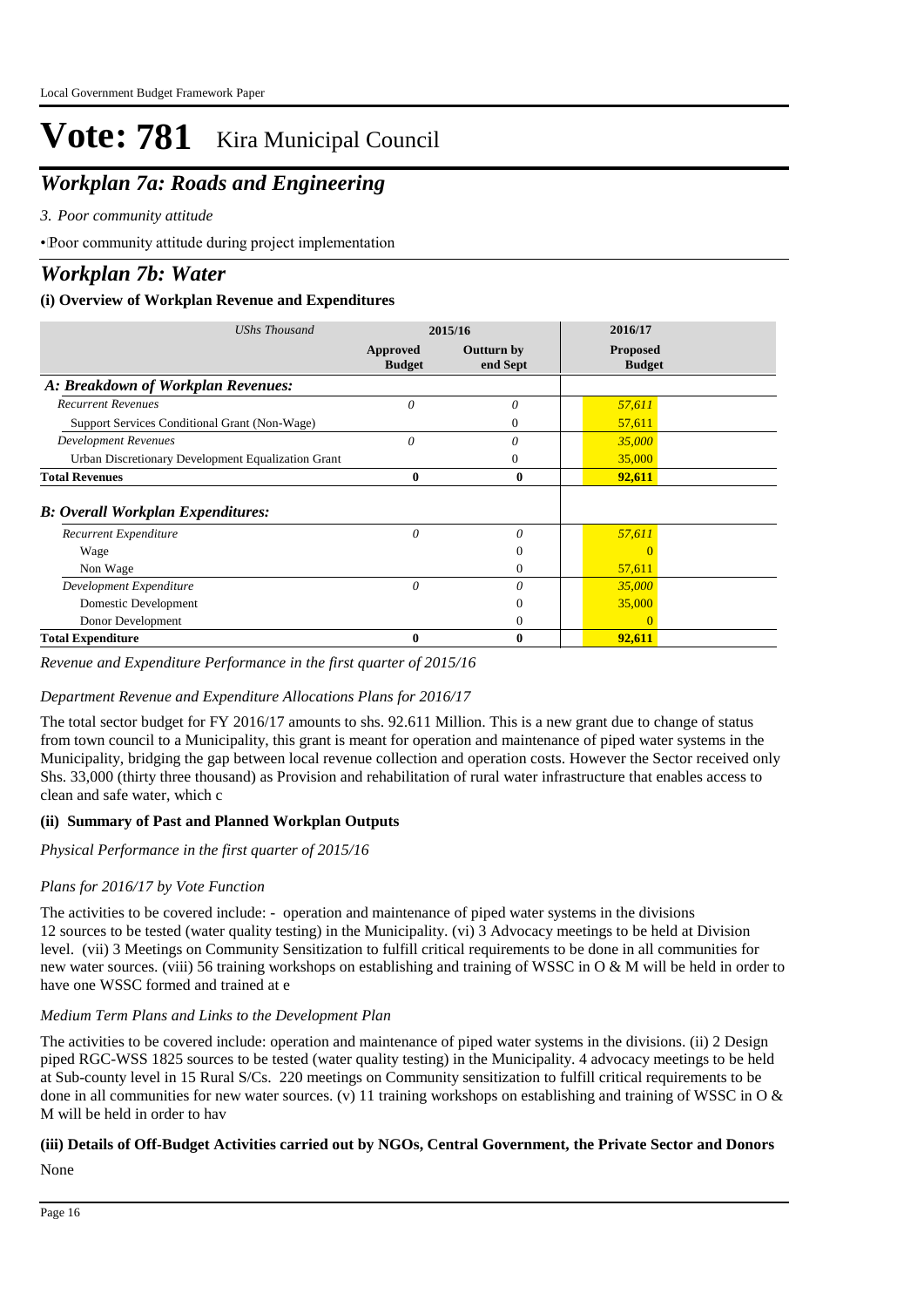# *Workplan 7b: Water*

#### **(iv) The three biggest challenges faced by the department in improving local government services**

#### *- Lack of Transport means 1.*

Limited mobility as a result of not having vehicle that serves the entiredepartment as a result, limiting regular monitoring and enforcement

*- Lack of Transport means 2.*

A fast urbanising Municipality with no structural plan. Development control becomes difficult

*poor documentation 3.*

lack of data bases for ease of tracking and retrieving of information

# *Workplan 8: Natural Resources*

#### **(i) Overview of Workplan Revenue and Expenditures**

| <b>UShs Thousand</b>                               | 2015/16                   |                               | 2016/17                          |  |
|----------------------------------------------------|---------------------------|-------------------------------|----------------------------------|--|
|                                                    | Approved<br><b>Budget</b> | <b>Outturn by</b><br>end Sept | <b>Proposed</b><br><b>Budget</b> |  |
| A: Breakdown of Workplan Revenues:                 |                           |                               |                                  |  |
| <b>Recurrent Revenues</b>                          | $\theta$                  | 0                             | 85,142                           |  |
| <b>Locally Raised Revenues</b>                     |                           | 0                             | 11,900                           |  |
| Multi-Sectoral Transfers to LLGs                   |                           | $_{0}$                        | 54,008                           |  |
| Sector Conditional Grant (Non-Wage)                |                           |                               | 34                               |  |
| Urban Unconditional Grant (Non-Wage)               |                           | $_{0}$                        | 6,000                            |  |
| Urban Unconditional Grant (Wage)                   |                           | 0                             | 13,200                           |  |
| <b>Development Revenues</b>                        | $\theta$                  | 0                             | 31,113                           |  |
| Urban Discretionary Development Equalization Grant |                           | 0                             | 31,113                           |  |
| <b>Total Revenues</b>                              | 0                         | $\mathbf{0}$                  | 116,255                          |  |
| <b>B</b> : Overall Workplan Expenditures:          |                           |                               |                                  |  |
| Recurrent Expenditure                              | $\theta$                  | 0                             | 85,142                           |  |
| Wage                                               |                           | $\mathbf{0}$                  | 13,200                           |  |
| Non Wage                                           |                           | $\mathbf{0}$                  | 71,942                           |  |
| Development Expenditure                            | $\theta$                  | 0                             | 31,113                           |  |
| Domestic Development                               |                           | $\Omega$                      | 31,113                           |  |
| Donor Development                                  |                           | $\theta$                      |                                  |  |
| <b>Total Expenditure</b>                           | 0                         | $\bf{0}$                      | 116,255                          |  |

*Revenue and Expenditure Performance in the first quarter of 2015/16*

*Department Revenue and Expenditure Allocations Plans for 2016/17*

The proposed sector budget for FY 2015/16 increased to 116.255 Million compared to 16 Million. However the Sector has not been allocated any sector grant. The allocation is as follows; its only going to use Locally raised revenue. Which may not do much on addressing the sector standard out puts.

#### **(ii) Summary of Past and Planned Workplan Outputs**

*Physical Performance in the first quarter of 2015/16*

#### *Plans for 2016/17 by Vote Function*

Natural Resource Office:-Prepare a comprehensive zoning plan for Municipality (Data collection and consultation done Municipality wide)

Conduct 4 field inspections and field patrols.

Production of three types of fliers for information awareness.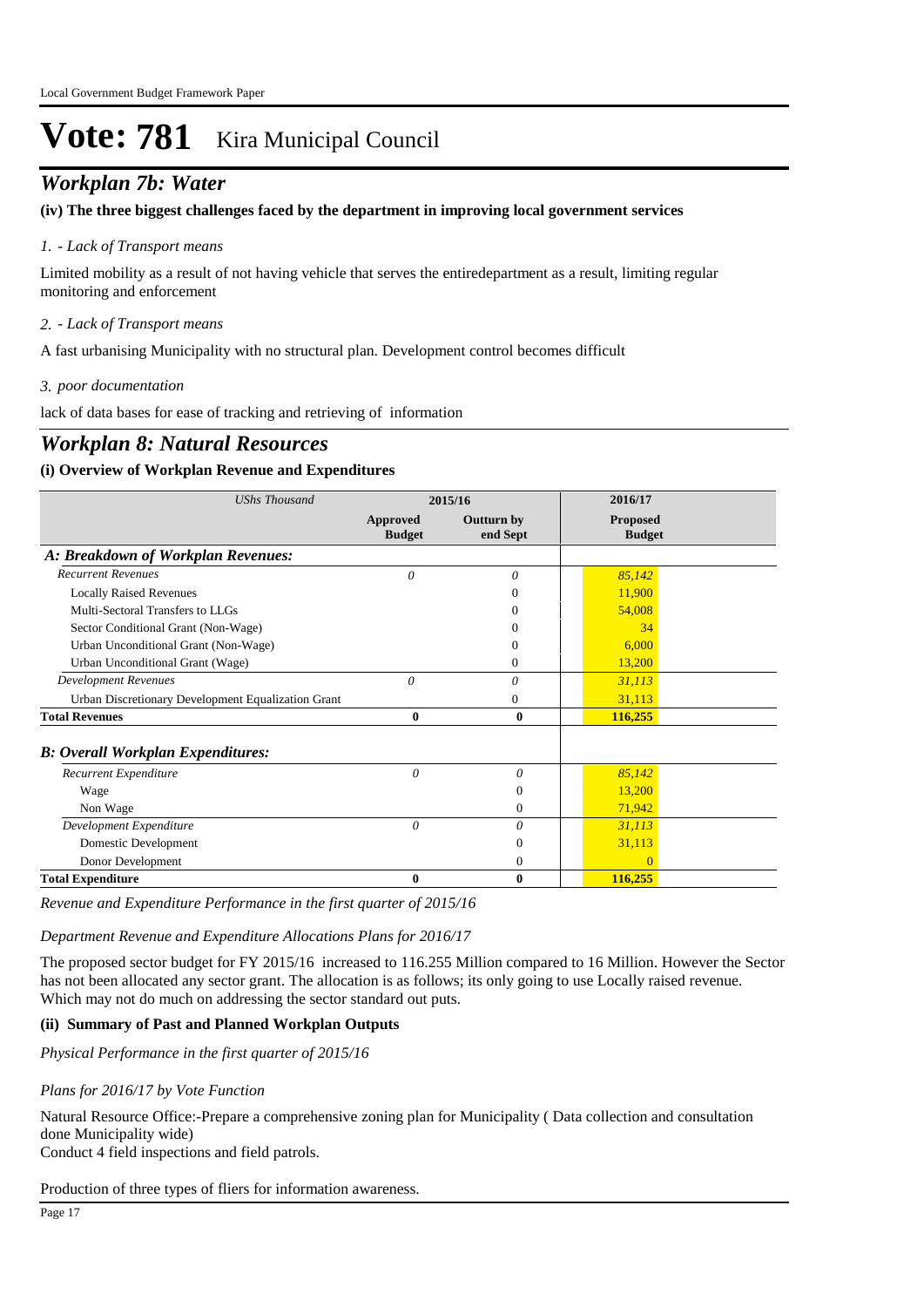# *Workplan 8: Natural Resources*

Land scape model to operationalise Municipality Headquarter master plan done. Facilitate international training , experience sharing and exposure for sectoral committee Urban greening and trade order management promoted Mapping of road reserves

#### *Medium Term Plans and Links to the Development Plan*

sustainable environment utilization to be promoted. Infrastructure development by ensuring proper planning and approval process for the developers. The funding gaps will be addressed though mainstreaming and enhanced coordination of departments

#### None **(iii) Details of Off-Budget Activities carried out by NGOs, Central Government, the Private Sector and Donors**

#### **(iv) The three biggest challenges faced by the department in improving local government services**

#### *Lack of Transport means 1.*

Limited mobility as a result of having no vehicle that can serve the entiredepartment as a result, limiting regular monitoring and enforcement.

#### *- Lack of planning tools 2.*

A fast urbanising Municipality with no structural plan. Development control becomes difficult

#### *- poor documentation 3.*

lack of data bases for ease of tracking and retrieving of information

# *Workplan 9: Community Based Services*

#### **(i) Overview of Workplan Revenue and Expenditures**

| <b>UShs Thousand</b>                     | 2015/16                   |                               | 2016/17                          |  |
|------------------------------------------|---------------------------|-------------------------------|----------------------------------|--|
|                                          | Approved<br><b>Budget</b> | <b>Outturn by</b><br>end Sept | <b>Proposed</b><br><b>Budget</b> |  |
| A: Breakdown of Workplan Revenues:       |                           |                               |                                  |  |
| <b>Recurrent Revenues</b>                | $\theta$                  | $\theta$                      | 142,737                          |  |
| <b>Locally Raised Revenues</b>           |                           | 0                             | 4,800                            |  |
| Multi-Sectoral Transfers to LLGs         |                           | 0                             | 78,486                           |  |
| Sector Conditional Grant (Non-Wage)      |                           | $\Omega$                      | 35,694                           |  |
| Urban Unconditional Grant (Non-Wage)     |                           | $^{(1)}$                      | 4,797                            |  |
| Urban Unconditional Grant (Wage)         |                           | $\Omega$                      | 18,960                           |  |
| <b>Development Revenues</b>              | 0                         | 0                             | 64,568                           |  |
| Multi-Sectoral Transfers to LLGs         |                           | $\Omega$                      | 64,568                           |  |
| <b>Total Revenues</b>                    | $\bf{0}$                  | $\bf{0}$                      | 207,305                          |  |
| <b>B: Overall Workplan Expenditures:</b> |                           |                               |                                  |  |
| Recurrent Expenditure                    | 0                         | 0                             | 142,737                          |  |
| Wage                                     |                           | $\mathbf{0}$                  | 18,960                           |  |
| Non Wage                                 |                           | $\Omega$                      | 123,777                          |  |
| Development Expenditure                  | $\theta$                  | $\theta$                      | 64,568                           |  |
| Domestic Development                     |                           | $\theta$                      | 64,568                           |  |
| Donor Development                        |                           | $\mathbf{0}$                  |                                  |  |
| <b>Total Expenditure</b>                 | $\bf{0}$                  | $\bf{0}$                      | 207,305                          |  |

*Revenue and Expenditure Performance in the first quarter of 2015/16*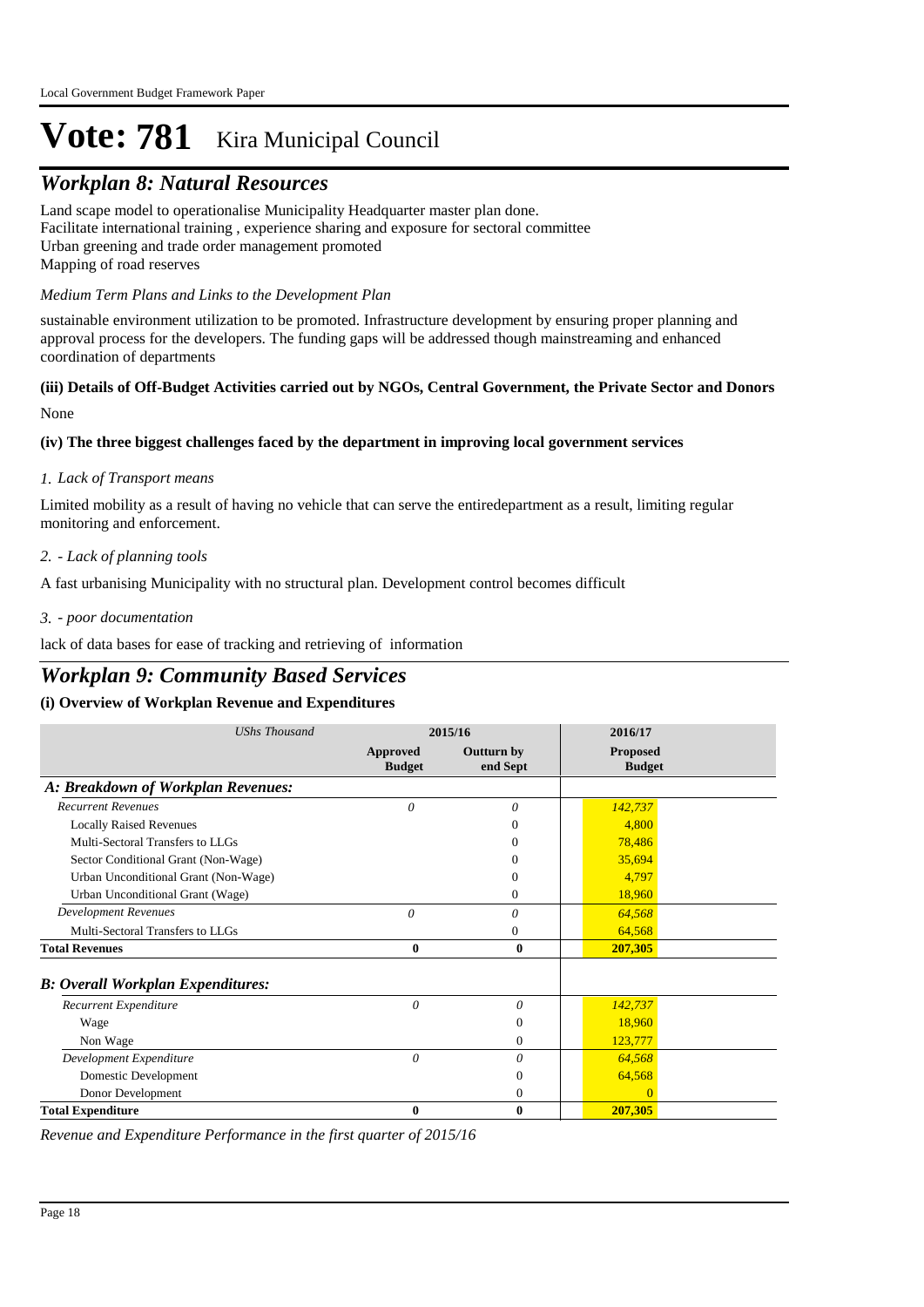# *Workplan 9: Community Based Services*

## *Department Revenue and Expenditure Allocations Plans for 2016/17*

The budget for this FY has largely increased from 146 Million for the previous FY 2015/16 to 207.305 Million for the FY 2016/17. Apart from increased local revenue allocation to the sector there have been new grant which have been identified due to change of status from Town council to a municipality. The increased local revenue has largely been channelled to the probation and labour sub sectors which don't have conditional grants and have always been underfunded, otherwise an attempt has been

## **(ii) Summary of Past and Planned Workplan Outputs**

*Physical Performance in the first quarter of 2015/16*

## *Plans for 2016/17 by Vote Function*

In 2016/17 community initiatives supported under CDD, OVC households will be mapped, PWDs from 3 LLGs will undergo skills training, 11 assistive devices for PWDs will be procured, IGAs of at least 7 groups of PWDs will be financially supported Municipality wide, Municipality departments and LLGs will be guided to undertake gender budgeting, 19 FAL instructors from the Municipality will be trained, proficiency tests for FAL instructors will be conducted, Days for youth, women, PWDs will be marked

### *Medium Term Plans and Links to the Development Plan*

All activities that the department plans to undertake are in response to the Municipality challenges highlighted in the Municipality, FAL aims at improving literacy rates, CBR builds capacity of PWDs and elderly to identify and manage disabilites rather than depending on handouts from serivce providers, Special grant aims to boasting IGAs of PWDs/elderly who are in groups, OVC interventions are geared at protecting vulnerable catogories and labour office is open to resolve labour related disput

#### None **(iii) Details of Off-Budget Activities carried out by NGOs, Central Government, the Private Sector and Donors**

### **(iv) The three biggest challenges faced by the department in improving local government services**

### *Inadequate skills by other sectors to engender their plans/budgets 1.*

Different sectors still lack skills to effectively identify, analyse and mainstream gender issues in their plans, budgets, and yet gender is crosscutting, while other sectors still believe gender mainstreaming should only be done by Communty Based Sector

### *Low sustainability of community funded projects 2.*

Community projects still face a big challenge of sustainability because they fail to stick to their sustainability plans outlined in their proposals

### *imited funds for key sub sectors 3.*

Key sectors without conditional grants like probation and labour face chronic shortages of operational funds

# *Workplan 10: Planning*

## **(i) Overview of Workplan Revenue and Expenditures**

| UShs Thousand                        | 2015/16                   |                        | 2016/17                          |  |
|--------------------------------------|---------------------------|------------------------|----------------------------------|--|
|                                      | Approved<br><b>Budget</b> | Outturn by<br>end Sept | <b>Proposed</b><br><b>Budget</b> |  |
| A: Breakdown of Workplan Revenues:   |                           |                        |                                  |  |
| <b>Recurrent Revenues</b>            | 0                         | 0                      | 128,370                          |  |
| <b>Locally Raised Revenues</b>       |                           | 0                      | 12,295                           |  |
| Multi-Sectoral Transfers to LLGs     |                           | 0                      | 53,803                           |  |
| Urban Unconditional Grant (Non-Wage) |                           | 0                      | 42,832                           |  |
| Urban Unconditional Grant (Wage)     |                           | 0                      | 19,440                           |  |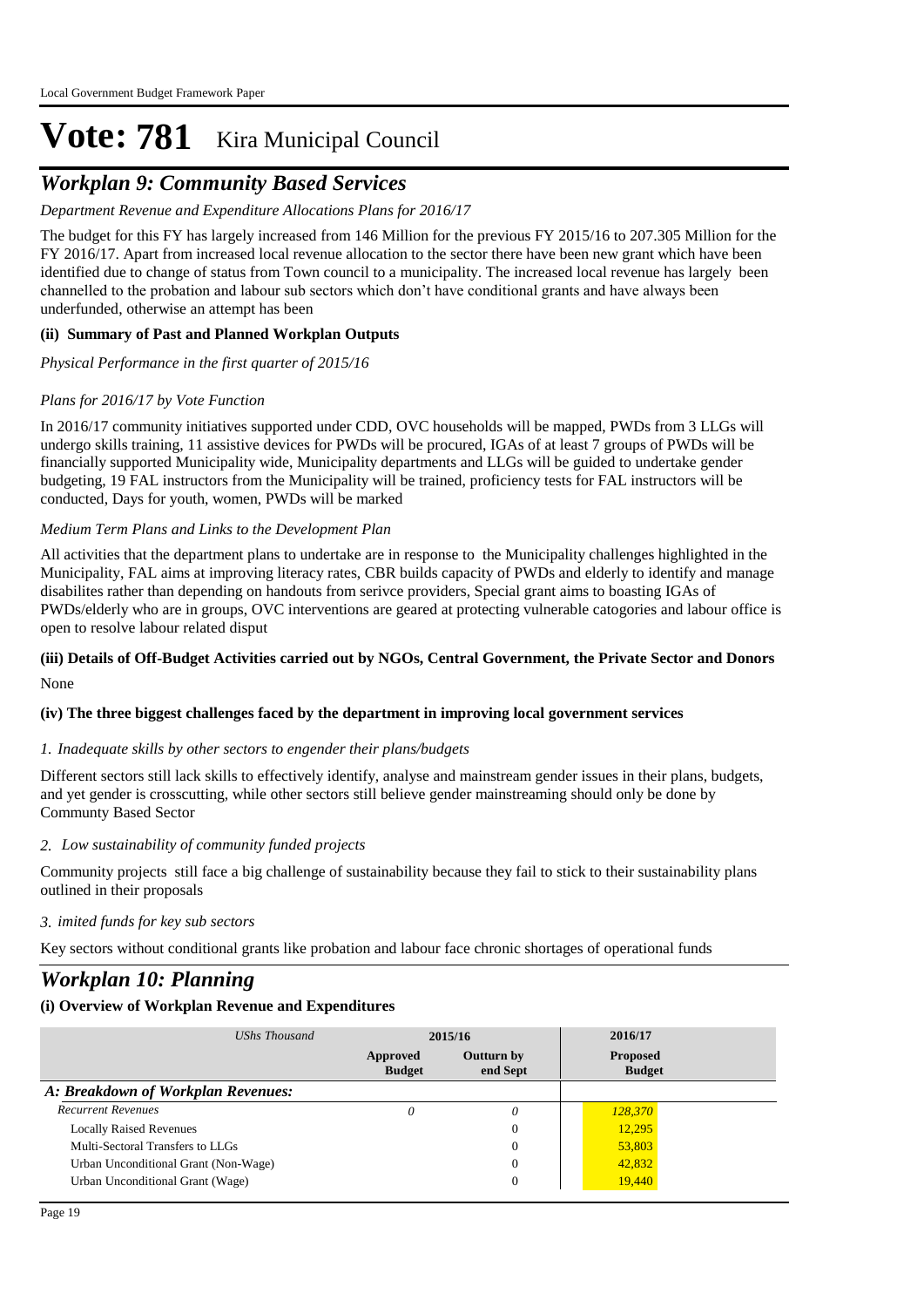## *Workplan 10: Planning*

| o                                                  |                           |                               |                                  |  |
|----------------------------------------------------|---------------------------|-------------------------------|----------------------------------|--|
| <b>UShs Thousand</b>                               | 2015/16                   |                               | 2016/17                          |  |
|                                                    | Approved<br><b>Budget</b> | <b>Outturn by</b><br>end Sept | <b>Proposed</b><br><b>Budget</b> |  |
| <b>Development Revenues</b>                        | 0                         | 0                             | 49,023                           |  |
| Multi-Sectoral Transfers to LLGs                   |                           | 0                             | 16,739                           |  |
| Urban Discretionary Development Equalization Grant |                           | 0                             | 32,284                           |  |
| <b>Total Revenues</b>                              | $\bf{0}$                  | $\bf{0}$                      | 177,393                          |  |
| <b>B: Overall Workplan Expenditures:</b>           |                           |                               |                                  |  |
| Recurrent Expenditure                              | 0                         | $\theta$                      | 128,370                          |  |
| Wage                                               |                           | $\overline{0}$                | 19,440                           |  |
| Non Wage                                           |                           | $\theta$                      | 108,930                          |  |
| Development Expenditure                            | 0                         | $\theta$                      | 49,023                           |  |
| Domestic Development                               |                           | $\Omega$                      | 49,023                           |  |
| Donor Development                                  |                           | $\mathbf{0}$                  |                                  |  |
| <b>Total Expenditure</b>                           | 0                         | $\mathbf{0}$                  | 177,393                          |  |

*Revenue and Expenditure Performance in the first quarter of 2015/16*

#### *Department Revenue and Expenditure Allocations Plans for 2016/17*

The total sector budget for FY 2016/17 has increased from Shs 99 million to Shs 177.393million for the last FY 2016/17. This was due to increment of the LDG fund where by components of Investment service costs, retooling and M and E have increased.

#### **(ii) Summary of Past and Planned Workplan Outputs**

*Physical Performance in the first quarter of 2015/16*

#### *Plans for 2016/17 by Vote Function*

Holding Department and Technical Planning Committee meetings Conduct evalaution exercises for all 3LLGs Five Year Development Plans Conducting participatory planning meetings in all3 LLGs Holding a Municipality Budget Conference 2017 Compile the Municipality Statistical Abstract and basic data document Prepare and Compile the Municipality Budget Framework Paper (BFP) Develop and implement an Municipality O&M plan Formulate of the Municipality Monitoring and Evaluatio

#### *Medium Term Plans and Links to the Development Plan*

- 1. Holding planning –coordination meetings.
- .Updating LLGs Five Year DPs.
- 4.Conducting participatory planning meetings in all LLGs.
- 5.Holding a Municipality budget conference.
- 6.Conducting sensitization seminars on CIS and LOGICS application.
- 7.Updating the Municipality basic data document.

9.Conducting monitoring visits for implementation of government programs.

10.Procurement of a

#### None **(iii) Details of Off-Budget Activities carried out by NGOs, Central Government, the Private Sector and Donors**

#### **(iv) The three biggest challenges faced by the department in improving local government services**

#### *- Lack of Transport 1.*

Lack of transport for the Planning Unit has greatly affected the operations of the Unit especially in areas of monitoring,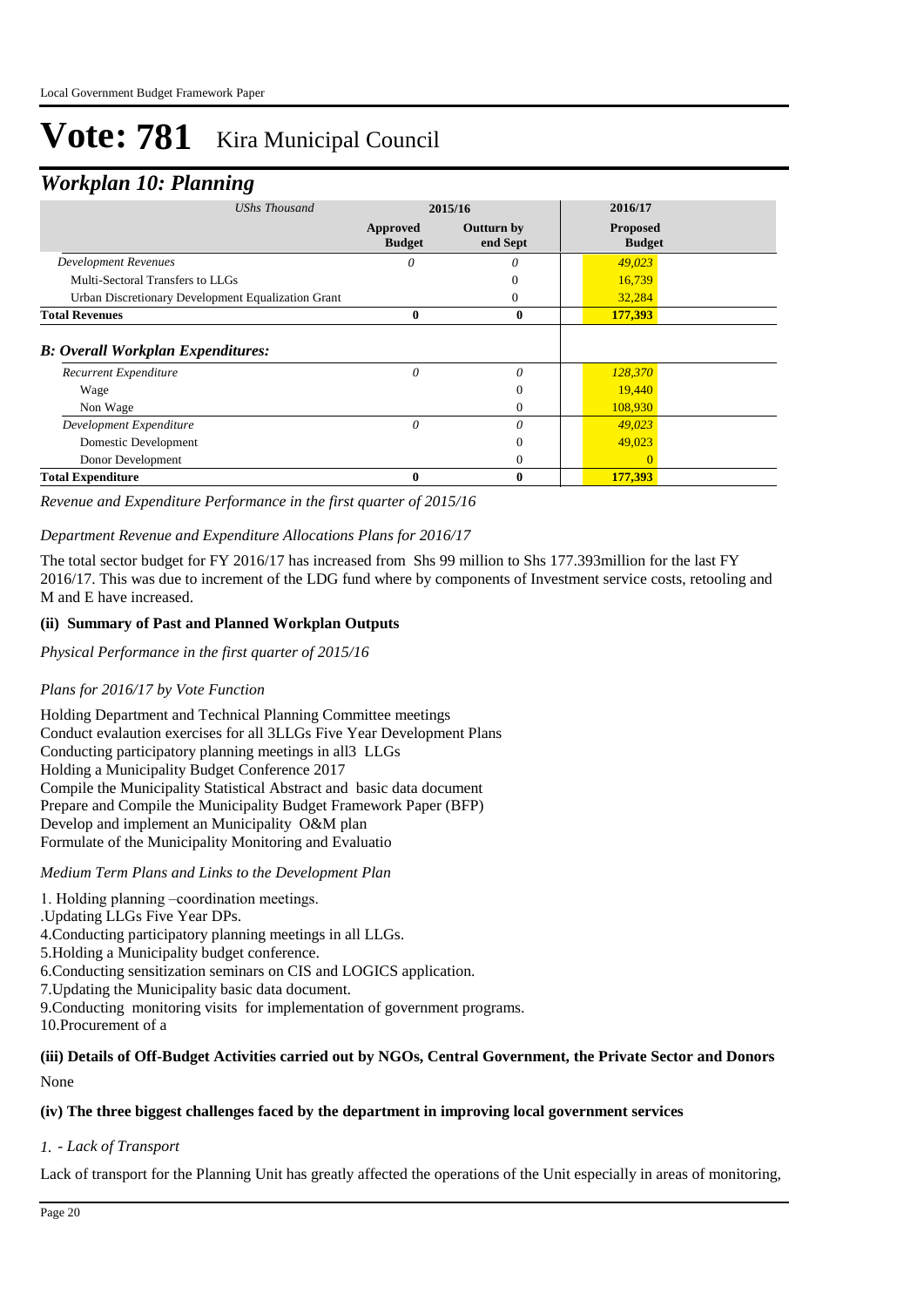# *Workplan 10: Planning*

data collection & coordination of planning activities

#### *- Inadequate staffing 2.*

Staffing in the department is still demanding, and this has impacted on the departmental out puts

#### *- Lack of OBT skills 3.*

Inadequate skills by other sectors to efficiently use the newly introduced OBT Reporting tool in planning /budgeting processing

# *Workplan 11: Internal Audit*

#### **(i) Overview of Workplan Revenue and Expenditures**

| <b>UShs Thousand</b>                     | 2015/16                   |                        | 2016/17                          |  |
|------------------------------------------|---------------------------|------------------------|----------------------------------|--|
|                                          | Approved<br><b>Budget</b> | Outturn by<br>end Sept | <b>Proposed</b><br><b>Budget</b> |  |
| A: Breakdown of Workplan Revenues:       |                           |                        |                                  |  |
| <b>Recurrent Revenues</b>                | 0                         | 0                      | 57,744                           |  |
| <b>Locally Raised Revenues</b>           |                           | 0                      | 7,000                            |  |
| Urban Unconditional Grant (Non-Wage)     |                           | 0                      | 25,304                           |  |
| Urban Unconditional Grant (Wage)         |                           | 0                      | 25,440                           |  |
| <b>Total Revenues</b>                    | 0                         | $\bf{0}$               | 57,744                           |  |
| <b>B: Overall Workplan Expenditures:</b> |                           |                        |                                  |  |
| Recurrent Expenditure                    | 0                         | 0                      | 57,744                           |  |
| Wage                                     |                           | $\theta$               | 25,440                           |  |
| Non Wage                                 |                           | $\Omega$               | 32,304                           |  |
| Development Expenditure                  | $\theta$                  | $\theta$               |                                  |  |
| Domestic Development                     |                           | 0                      |                                  |  |
| Donor Development                        |                           | $\theta$               | $\Omega$                         |  |
| <b>Total Expenditure</b>                 | 0                         | 0                      | 57,744                           |  |

*Revenue and Expenditure Performance in the first quarter of 2015/16*

#### *Department Revenue and Expenditure Allocations Plans for 2016/17*

The total budget allocated to the department amounts to Shs. 57.744 millions. These will be expended under Management of Internal Audit Office and Internal Audit Field operations of which Shs. 25.440millions earmarked for wage component, Shs. 32.304 millions earmarked for Management of Internal Audit office,

#### **(ii) Summary of Past and Planned Workplan Outputs**

*Physical Performance in the first quarter of 2015/16*

#### *Plans for 2016/17 by Vote Function*

During the FY 2016/2017, Internal Audit will conduct 10 departmental audit as follows: 3 audits of Universal Secondary Schools, 3 audits of divisions each four(4) times),5audits of Health Center.Four(4) audits of Operation Wealth Supplies, 4 audits of Procurement done, 2 audit of LDG& CDD Grants and 1 Manpower Audit.

#### *Medium Term Plans and Links to the Development Plan*

The Department has an audit portfolio totaling 147 of constituted as follows: 3 divisions, 25 Primary Schools, 5 Government aided Secondary Schools, 5 Health centers 11 Municipality Department if these are audited quarterly the portfolio would be 147 audit per annum. However as per plan emphasis is place in areas that impact highly in terms of resource allocation,.

#### **(iii) Details of Off-Budget Activities carried out by NGOs, Central Government, the Private Sector and Donors**

None